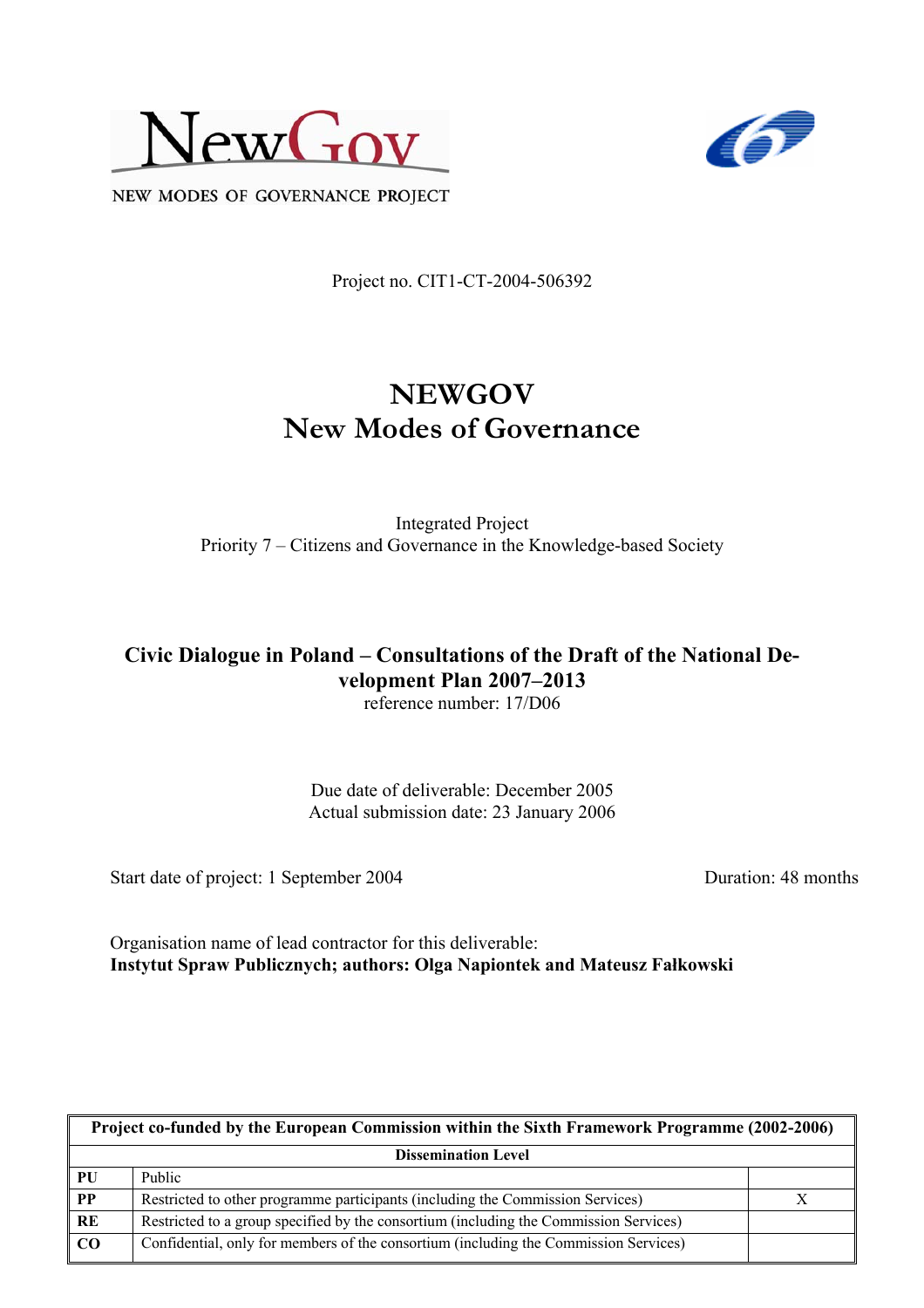### **Summary**

The report analyses the process of public consultations of the draft of the National Development Plan for 2007-2013 in Poland, initiated by the left-wing government of Premier Marek Belka and conducted in January-September 2005. They were the first consultations in Poland after 1989 conducted by the government on such a large scale and with participation of a broad group of various organizations. The consultations of the NDP draft are treated here as an example of increasing participation of social partners and interest groups in activities and decisions of Polish public administration. They are also an example of leaving behind the path of a narrow dialogue with employers and trade unions, and separate contacts with territorial self-governments, in favour of a civic dialogue, where the group of partners is broadened by numerous non-governmental, academic and community organizations. The main research questions concern the extent to which NDP draft consultations can be treated as a beginning of a more institutionalized application of such non-hierarchic methods of consulting and deciding in the Polish governance process, and to what extent these consultations have introduced the principles of transparency and accountability to the Polish system of governance.

In the report two main dimensions: sectoral and regional are analyzed. At the regional level, two provinces were selected: Mazowieckie and Dolnośląskie Woivodships. At the sectoral dimension the study was focused on three particular sectors: tourism, natural environment, and NGOs. The study was qualitative in nature. The key research methods were in-depth interviews with actors involved in consultations process and document analysis. The study was conducted between September and November 2005.

### **Contents**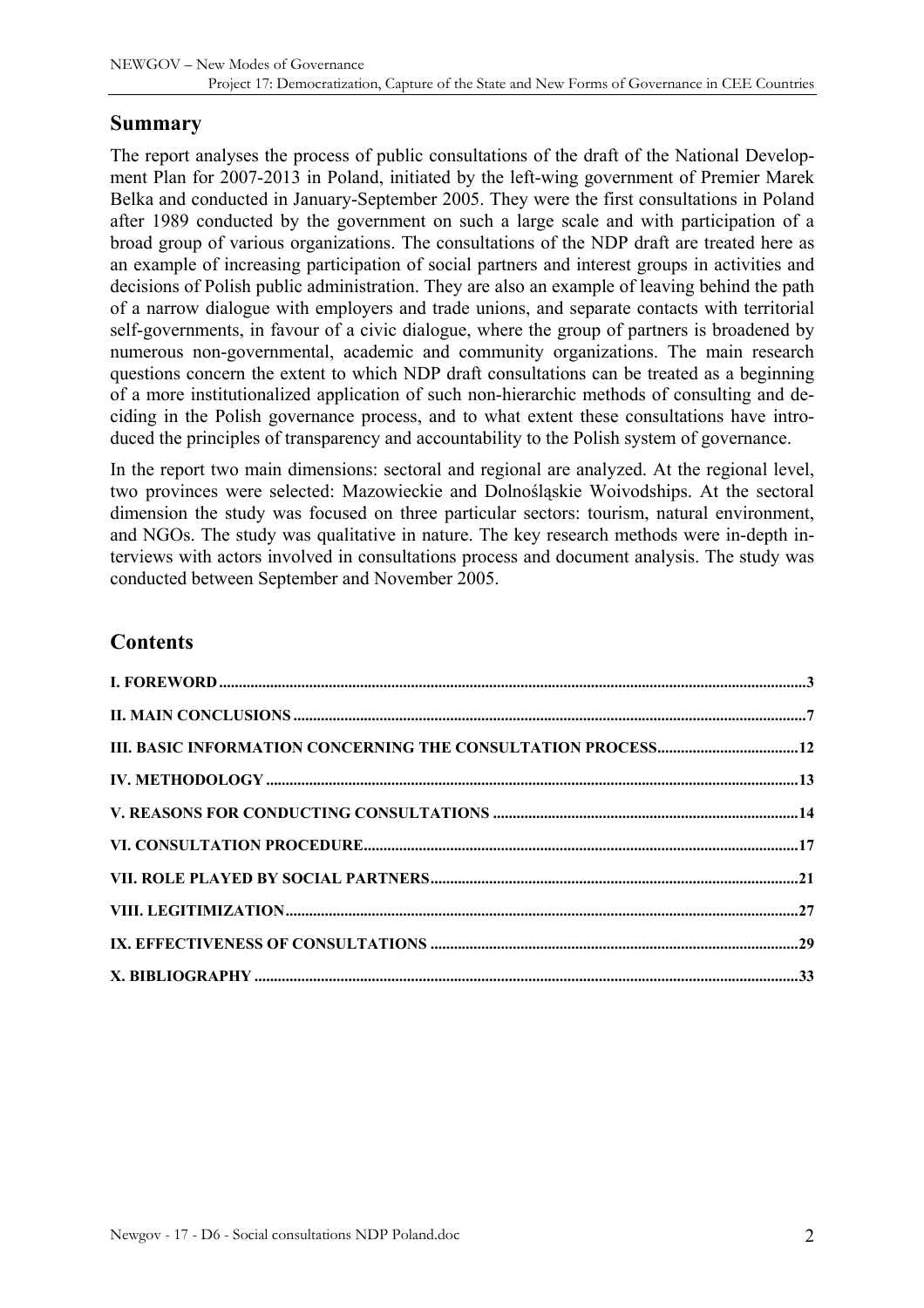# <span id="page-2-0"></span>**I. Foreword**

This text analyses public consultations of the draft of the National Development Plan for 2007-2013 initiated by the left-wing government of Premier Marek Belka and conducted in January-September 2005. They were the first consultations in Poland after 1989 conducted by the government on such a large scale and with participation of a broad group of various organizations. The impetus to take up work on a strategic document for the development of Poland lied before all else in the perspective of getting access to EU budgetary resources. Consequently, the debate of the NDP draft involving the central government, territorial selfgovernments and non-governmental organizations can be treated as one of the indications of Europeanization – impact of membership in the European Union on the process of governance in Poland. However, the authors of the draft and originators of the idea of consultations aspired to more than just preparing a document that would meet the criteria set by Brussels. In their opinion, the National Development Plan should not be only a "timetable for spending EU funds" but a "Polish edition of the Lisbon Strategy", (…) a document bonding the entirety of developmental undertakings and activities conducted in Poland".<sup>[1](#page-2-1)</sup> This study report, however, analyses not as much the content of the project as the objectives, structure and course of public consultations *per sé*, as well as their political background. Main research questions are related to the level of institutionalization and scope of the dialogue, effect of public consultations on the legitimization of the NDP draft itself and on the government and politicians therein, as well as the effectiveness of consultations.

We treat consultations of the NDP draft as an example of increasing participation of social partners and interest groups in activities and decisions of public administration, introduced in order to maintain societal legitimization of the increasingly specialized and technocratic ad-ministration<sup>[2](#page-2-2)</sup>. This method of governance can assume the form of a classic social dialogue involving trade unions and employer organizations (such as the Trilateral Commission) or a civic dialogue understood as a manner of consulting government decisions with a broader group of social and non-governmental partners. Terms of such interaction between the government and social partners are set out in a document entitled *Zasady dialogu społecznego*  (Principles of Social Dialogue), adopted by the Polish government in 2002. It lists the following forms of conducting a civic dialogue: "exchanging information, reviewing legislative proposals, cooperating and collaborating with public administration institutions in the performance of public tasks for the purpose of narrowing the gap between positions advocated by the government administration and social partners, consulting and assuming positions (i.e. sub-mitting comments and reservations)."<sup>[3](#page-2-3)</sup> Consultations of the draft of the NDP 2007-2013 are an example of leaving behind the path of a narrow dialogue with employers and trade unions, and, as a rule, separate contacts with territorial self-governments, in favour of a civic dialogue, where the group of partners is broadened by numerous non-governmental, academic and community organizations.

We look at consultations of the NDP draft as an attempt to apply "new modes of governance". Although several definitions of that notion coexist, thus demonstrating various aspects of

<span id="page-2-1"></span><sup>1</sup> www.npr.org.pl

<span id="page-2-2"></span><sup>2</sup> Grosse T.G., *Inception Report: Democratisation, Capture of the State and New Forms of Governance*, 2004, www.eu-newgov.org

<span id="page-2-3"></span><sup>3</sup> *Zasady dialogu społecznego* (Principles of Social Dialogue), a government program document adopted by the Council of Ministers on 22nd October 2002.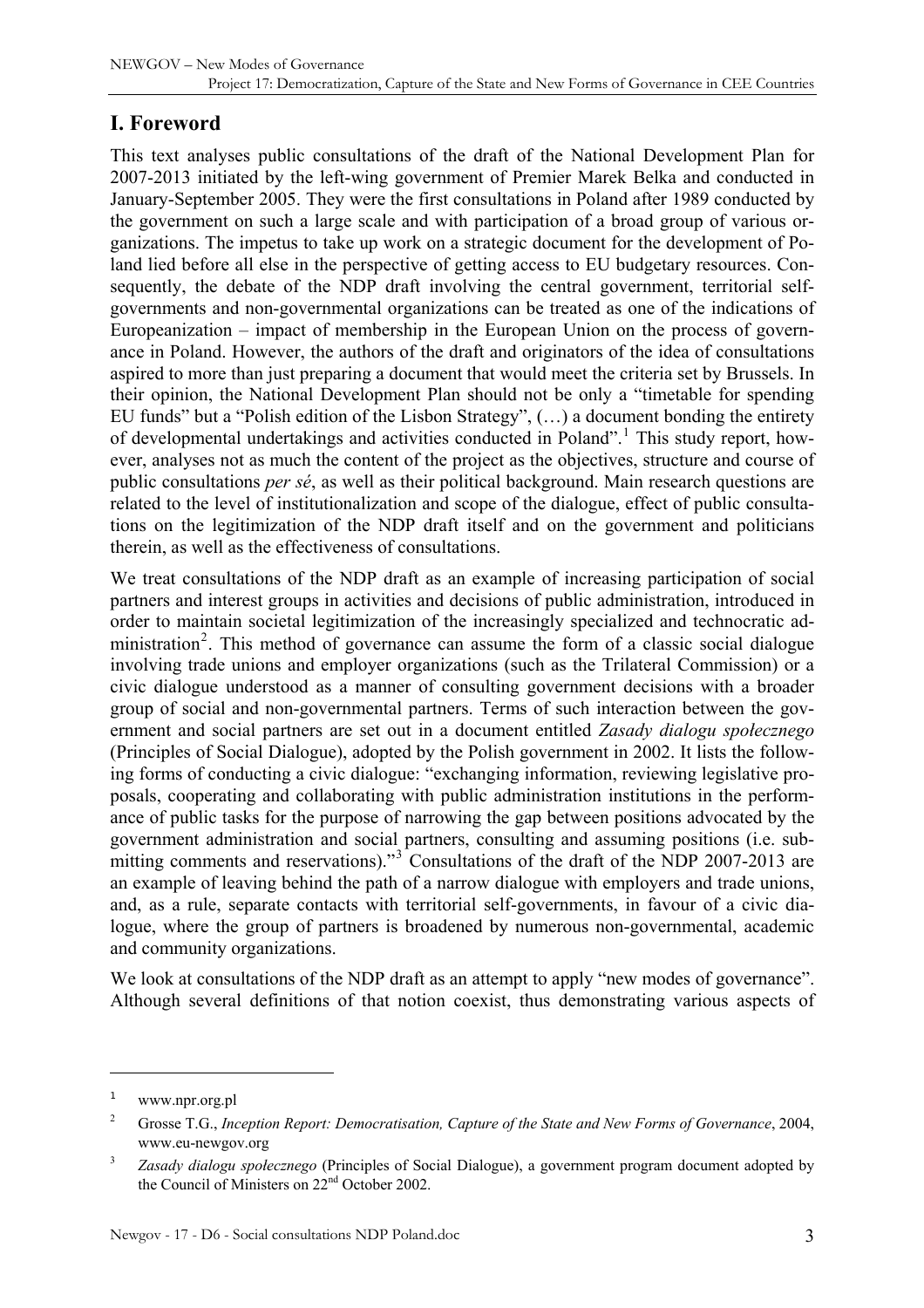governance<sup>[4](#page-3-0)</sup>, the term applies first and foremost to such methods of making and implementing public decisions which, although binding for the society in question, are to a lesser degree based on the traditional hierarchic bureaucracy in the Weberian sense. Decisions are not imposed exclusively by the hierarchy. Actors included in the decision-making process have the (formal or *de facto*) right of veto within the framework of the given policy and voluntarily comply with the ultimate decision. Secondly, non-state actors (both profit oriented and nonprofit – commercial companies, various interest groups and non-governmental organizations) are regularly included in the decision-making and implementation process<sup>[5](#page-3-1)</sup>. We ask in our report to what extend can NDP draft consultations be treated as a beginning of a more institutionalized application of such non-hierarchic methods of consulting and deciding in the Polish governance process. Another important research question we ask concerns the extent to which these consultations have introduced the principles of transparency and accountability to the Polish system of governance - for the purpose of reducing the state capture risk and counteract the pathologies of a weak state. One of the hypotheses is that new methods of governance, including civic dialogue, will make it possible to overcome weaknesses of the state and its administration.

Placing the issue in this context gives birth to two subsequent research questions. Firstly, why and in what circumstances does a government decide to launch a civic dialogue? Is it because it is aware of its weaknesses and searches for resources outside the public administration? Or, on the contrary, does it launch a civic dialogue knowing that it will be able to control the entire decision-making process, whereas consultations play only a *pro-forma* role or a role imposed by an outside institution like the European Union in legitimizing a project already prepared? The other question is how new methods of governance affect social partners. A broad spectrum of consultations could promote the empowerment of various types of community organizations. This is one perspective from which we have analyzed the role of social partners in consultations and the nature of interaction between government institutions and nongovernmental organizations. One of the objectives of the authors of the NDP draft was to reinforce a certain type of organizations such as territorial self-governments. There was a visible effort to transfer the centre of gravity in the selection of partners from the central administration and traditionally strong partners such as trade unions toward empowerment of territo-rial self-governments and non-governmental organizations<sup>[6](#page-3-2)</sup>. Before we can answer the questions about the empowerment of various actors we must at this introductory stage not only analyze consultations *per sé* but also draw attention to events that played themselves out already after the completion of the study, when a new government came to power in Fall 2005. That government decided to start work on a completely new strategic document and abandon the consulted NDP draft.

The National Development Plan 2007-2013 was the Polish government's second strategic document prepared under this name with EU resources in mind. The preceding document covered the time between Poland's accession to the EU and the end of the current EU budget period - from 2004 to 2006. The work on a project covering the successive budget period –

<span id="page-3-0"></span><sup>4</sup> Comp. *The Scientific Objectives of the NEWGOV Project. A Revised Framework*, September 2005, www.eu-newgov.org

<span id="page-3-1"></span><sup>5</sup> Comp. Boerzel T., Guttenbrunner S., Seper S., *Conceptualizing New Modes of Governance in EU Enlargement*, p. 6, 2004, www.eu-newgov.org, p. 6. For a discussion of new methods of governance and an attempt to refer them to the reality of CCE countries, see Grosse T.G. (2004).

<span id="page-3-2"></span><sup>6</sup> For more on this topic see Fałkowski M., *Tripartite Commission, Effectiveness, Legitimacy and Pathologies of Weak States: Case Study Report Poland, 2005,* www.eu-newgov.eu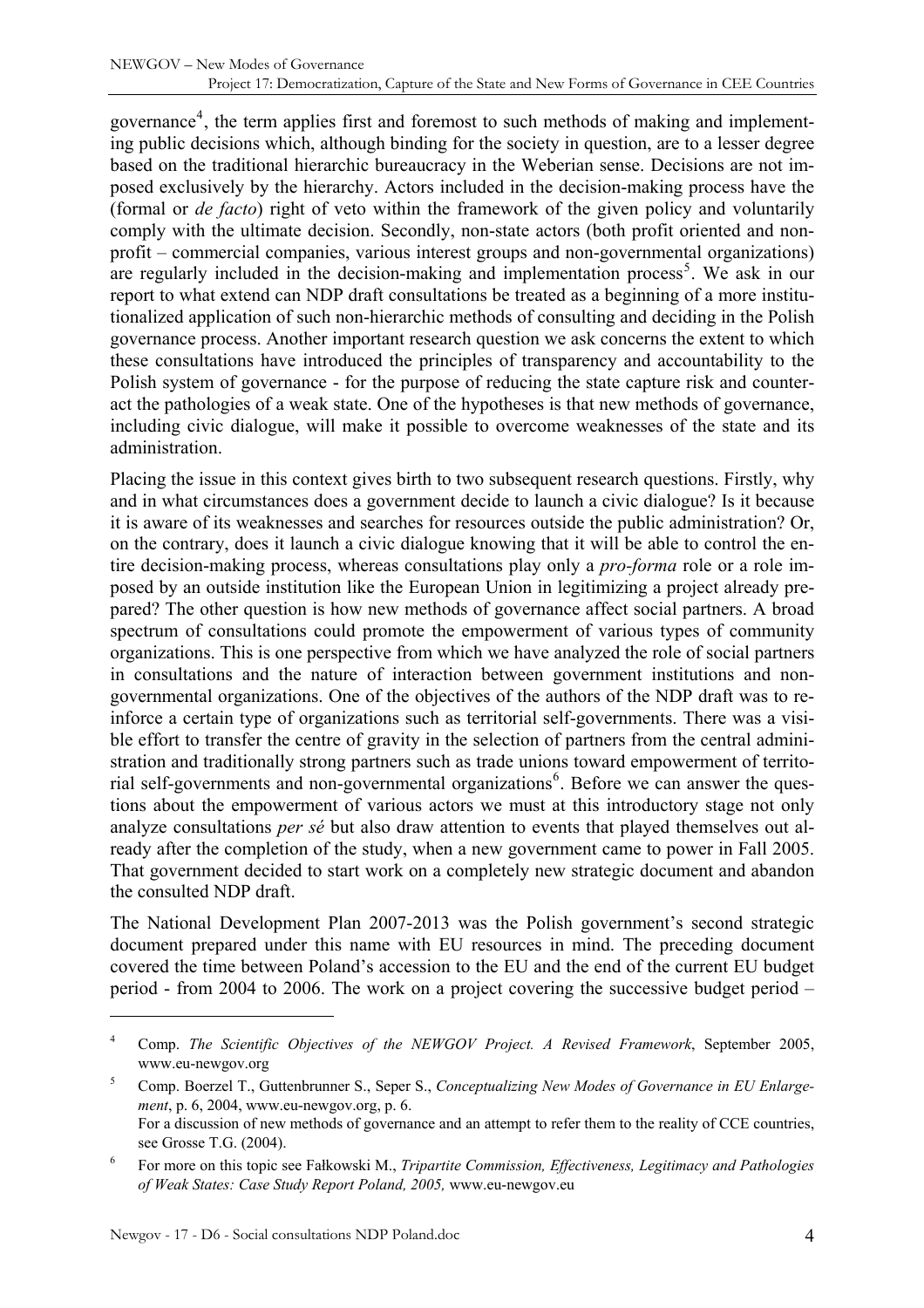2007-2013 – started in the early 2004. Throughout that year there were consultations of the assumptions at the base of the project and of regional and sectoral strategies. The preliminary overall draft of the National Development Plan for 2007-2013 was adopted by the government on 11<sup>th</sup> January 2005. Between January and September 2005, the draft was under consultation both at the central level and in the provinces. Key to the consultation process were meetings of the Interministerial Team in Charge of Preparing the NDP 2007-2013, which in addition to government representatives included social partners such as *Rada Działalności Pożytku Publicznego* (Public Benefit Activities Council) and *Rada Przedsiębiorczości* (Entrepreneurship Council). Since the creation of the team in February 2004 and until September 2005, it met 44 times. The ultimate amended version of the NDP was adopted by the government on  $5<sup>th</sup>$  September 2005. It was decided that the project would be handed over to the suc-cessive government<sup>[7](#page-4-0)</sup>.

The successive government established by the Law and Justice Party decided to abandon work on the submitted draft of the NDP 2007-2013, which had been subject of consultations conducted in 2004/2005. The government decided to draw up a totally new strategic document – *Strategia Rozwoju Kraju* (Country's Development Strategy), the initial version of which is slated for February  $2006^8$  $2006^8$ . Similarly to the National Development Plan, the Country's Development Strategy is meant to be a comprehensive strategic document encompassing all developmental activities in Poland rather than not only those supported by the European Union. The new government's criticism of the NDP draft refers not as much to the system of inscribed priorities chosen by the previous government as to the structure and number of par-ticular operating programs<sup>[9](#page-4-2)</sup>. Consequently, the question comes to mind why did the groups which formed the new government and which at that time were in opposition not present their reservations during the consultation process? On the other hand, one should ask whether the authors of the NDP draft and initiators of accompanying consultations were indeed interested in drawing the then political opposition into the work on the NDP. On one hand, the opposition did not want to legitimize the government at any price by becoming involved in the work on the project. On the other hand, despite the fact that one of the main government objectives was to hand the project down to its political successors, it chose the path of escaping political negotiations and focusing on consultations with actors who did not belong to the political party system or parliament. In addition, the strategy of NDP "depoliticization" was applied very inconsistently, as President Aleksander Kwaśniewski demonstrated in his speech that inaugurated the consultation process, when he turned the NDP debate into a tool of current political rivalry<sup>[10](#page-4-3)</sup>. The cause of complete depoliticization of the NDP debate was not helped by the election campaign that was taking place at the same time. As a result, the new govern-

<span id="page-4-0"></span><sup>7</sup> Parallel to the development of the NDP draft, work proceeded on regional and sectoral strategies, and on detailed operating programs. It was completed in December 2005. Comp. the Council of Ministers communiqué after its meeting on 06.09.2005 - [http://www.kprm.gov.pl/1937\\_14549.htm.](http://www.kprm.gov.pl/1937_14549.htm) In September 2005, the Council of Ministers also adopted the draft of the National Strategic Reference Framework. The chapter *Basic Information about Consultations of the NDP Draft* presents in more depth the successive stages in the work on the NDP 2007-2013.

<span id="page-4-1"></span><sup>8</sup> The work on modifying the National Strategic Reference Framework – a document also prepared by the previous government and indispensable if Poland wants to take advantage of EU funds - is being pursued concurrently.

<span id="page-4-2"></span><sup>9</sup> Statement made by the spokesperson of the Ministry of Regional Development Agnieszka Jankowska in an interview with report authors.

<span id="page-4-3"></span><sup>10</sup> President Kwaśniewski's speech at the Royal Castle; comp. Niklewicz K., *Początek debaty o Narodowym Planie Rozwoju. Wielki plan bogacenia się kraju i jego obywateli* (Start of the NDP Debate: Grand Plan for the Enrichment of Poland and its Citizens), *Gazeta Wyborcza*, 21.01.2005.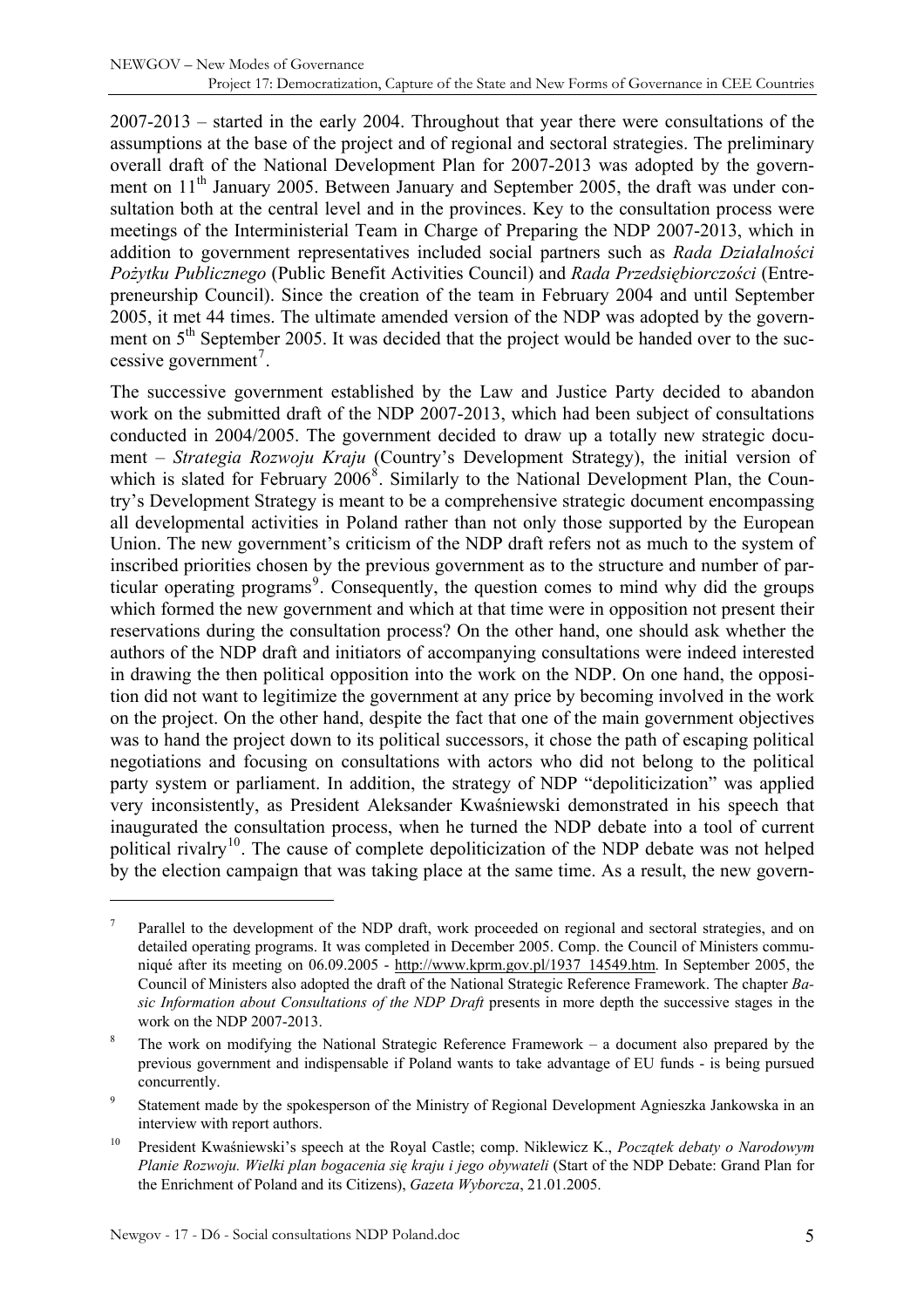ment began working on a new document and is planning to launch a new cycle of public consultations in February 2006. Early reports say that these consultations will be similar to those conducted in 2005.<sup>[11](#page-5-0)</sup>

Our report covers the consultation period up to September 2005, when the preliminary comprehensive draft of the NDP 2007-2013 was adopted. However, certain conclusions and interpretations appearing in this text draw from the knowledge of what happened to the project later, i.e. its rejection by the new government. Even a sketchy and incomplete awareness of the activities surrounding the NDP calls for an additional dose of scepticism, particularly as concerns institutionalization of the dialogue and long-term impact of consultations on the position of social partners and their relations with public administration.

\*\*\*

This report is a part of the project *Democratization, Capture of the State and New Forms of Governance in CEE Countries* conducted by the Institute of Public Affairs within the framework of the scientific consortium *New Modes of Governance*, led by the European University Institute in Florence. The report complements earlier studies of the functioning of the Trilateral Commission on Socio-Economic Affairs.

<span id="page-5-0"></span> $11$  The government is planning to "organize conferences, seminars and meetings with various communities and socio-economic partners. There will be a way of submitting comments via the internet. Consultations will be taking place on the central and regional level." This information was provided by the spokesperson of the Ministry of Regional Development Agnieszka Jankowska in an interview with authors. That means that six months after completion of preceding consultations, the government is about to by and large replicate their structure and scale.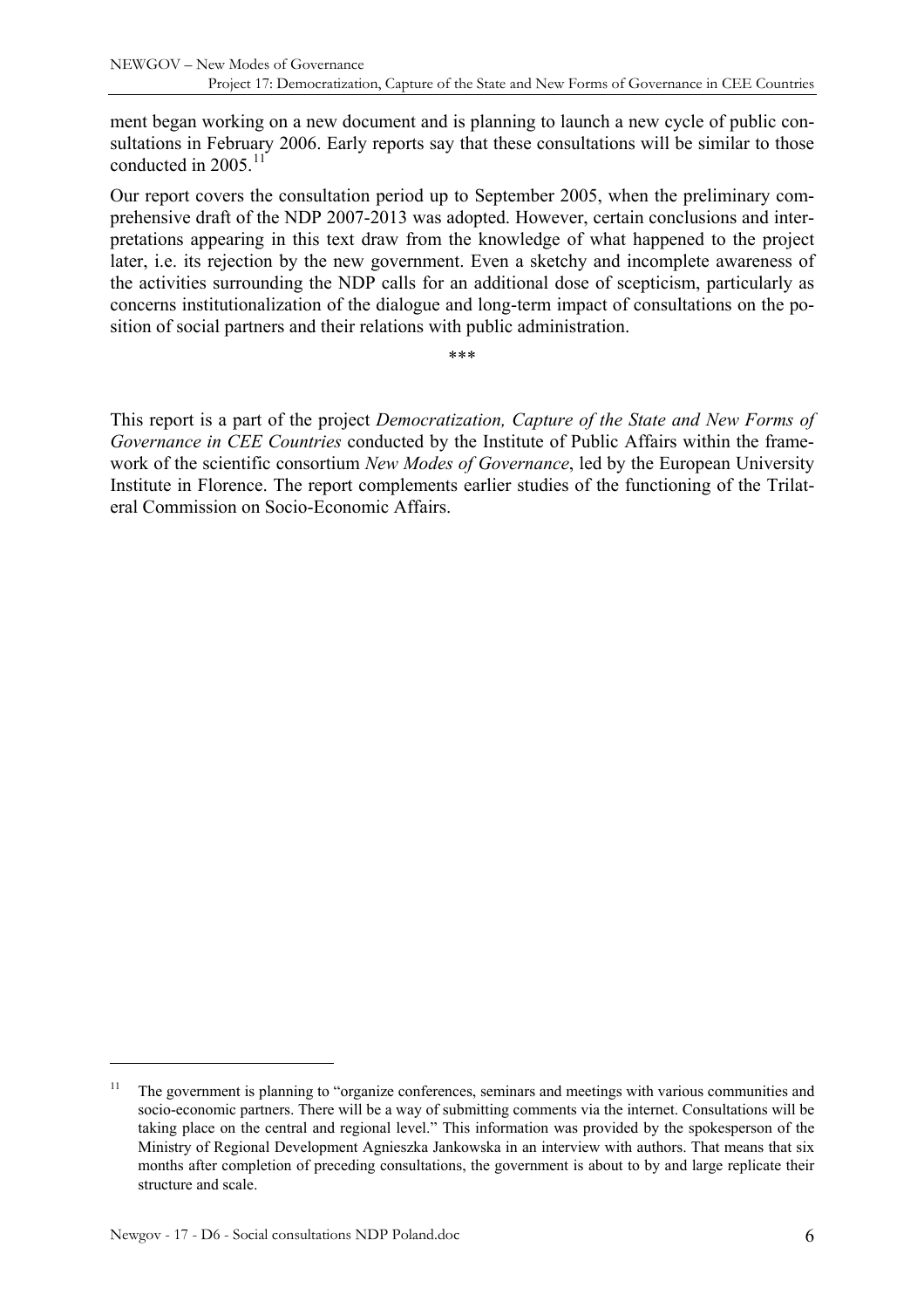# <span id="page-6-0"></span>**II. Main conclusions**

#### **Reasons for conducting consultations**

Various types of arguments – ideological, pragmatic and political – contributed to the decision to hold consultations of the draft of the NDP 2007-2013. This differentiation only serves analytical purposes as, in practice, these factors were strongly intertwined. The ideological (or "fashion") - factor that influenced consultations lied undoubtedly in a certain trend present in the European Union, in administrative and political sciences, for "new methods of governance", which assume inclusion of actors from outside the administration in the making and consulting of public decisions. It was linked to specific EU instructions and standards relative to planning and spending EU budgetary resources. Therefore, it also had a pragmatic character, the more so since one of the goals of public consultations was to facilitate the subsequent process of NDP implementation, hence also absorption of EU resources. Ideological premises of the consultations were also visible in the legitimization of the idea of broad consultations by Deputy Premier Hausner, who was declaring the supremacy of the "interactive" method of introducing reforms over the "imperative" method. Moreover, political factors and arguments were also important. The principal factor among them was the strive to get support for a large strategic project worked out by an increasingly weak minority government, which was experiencing mounting opposition in the parliament. Broad public consultations and measures such as a series or regional conferences were meant to help in building up the political and public image of the initiators of the NDP debate, which was particularly valuable in the face of the election campaign. The argument about "creating development actors", according to which Poland needed a new developmental impetus and new agents of change, mainly territorial self-governments, business communities and NGOs, had both a political and pragmatic character. Main reasons for launching public consultations are provided below.

The principal reason for conducting public consultations lied in the resolve to ensure that the NDP project was pursued after the current parliamentary term came to an end and opposition parties took over the government. Ultimately, however, that objective was not achieved. The government decided that broad consultations would earn supporters for its NDP project, who would have a sense of its ownership and would lobby the new rulers in its favour. Consultations were conducted under the slogan of their "depoliticization", understood as a dialogue with civic organizations rather than with political parties. However, that attempt at "depoliticization" was pursued inconsistently, with ruling politicians trying to discount broad public consultations in favour of current political rivalry.

Broad consultations with participation of social partners were meant to reinforce the civic dialogue institution in Poland. The draft of the National Development Plan for 2007-2013 and the project of consultations were to a large degree an outcome of personal involvement by Deputy Premier Jerzy Hausner. The scope and shape of consultations can be ascribed to his personal conviction about the necessity to reinforce the role of a civic dialogue in the governance process.

The initiation of broad public consultations of the NDP draft was dictated by the resolve to apply new methods of governance, such as collectivization of the decision-making process, also in Poland. Both the initiators of the consultation process and the participants therein underline the role played by EU standards applicable to public consultations and reviews of government documents in bringing about and accelerating these processes in Poland.

The goal of conducting a broad civic dialogue (not limited to traditional partners from the Trilateral Commission and ministries) was to even out sectoral and corporative influence and in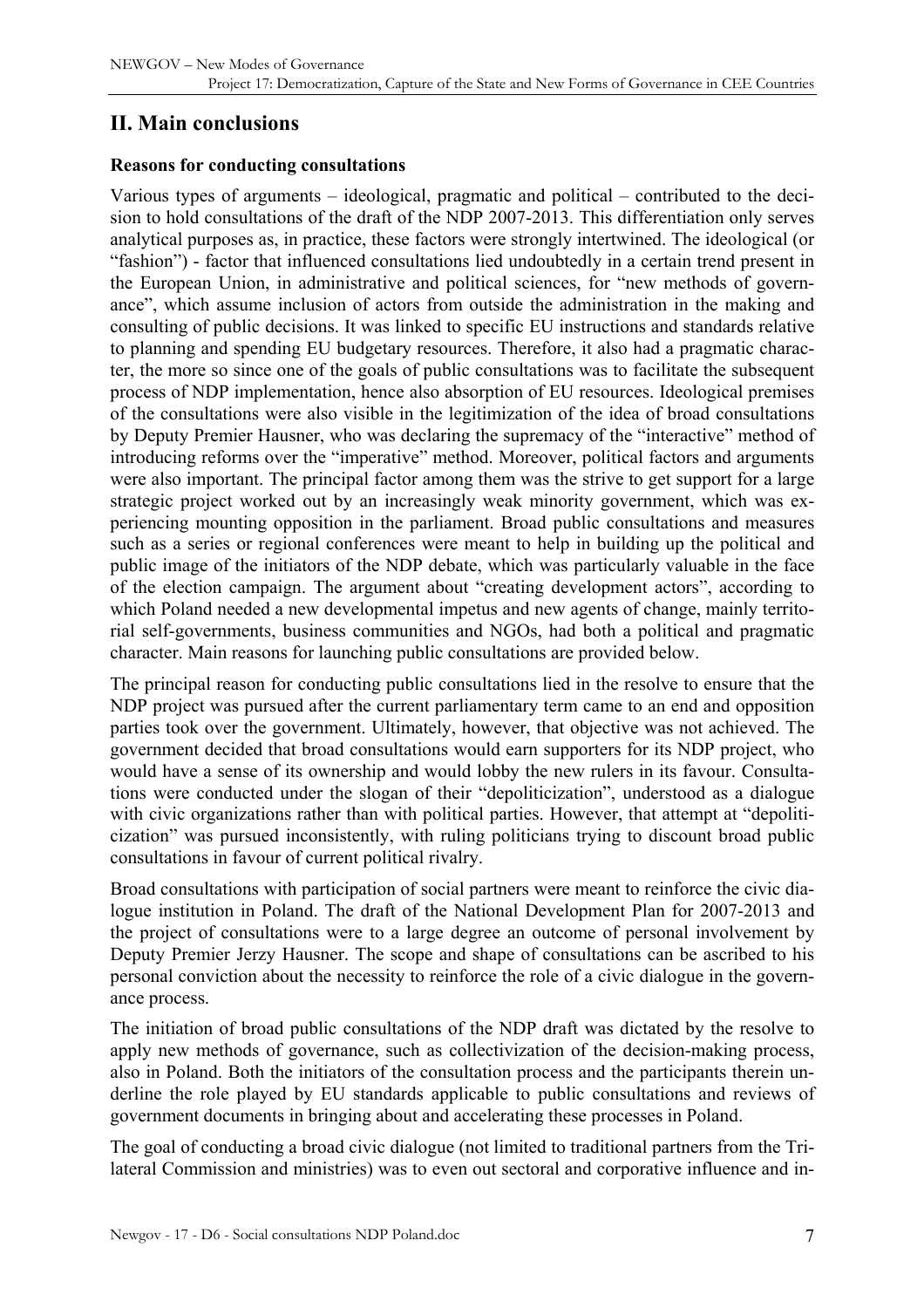terests (including those of central ministries) by increasing the involvement of regional and self-government actors. A wider group of consulted partners, including NGOs, was also meant as a tool for curbing the traditional trade union influence. The government saw these sectoral and corporative interest groups as an obstacle to Poland's economic development.

Another goal was to popularize the NDP among key communities and organizations, and within the population as a whole, and thus facilitate its subsequent implementation. Initiators of the NDP draft and of its consultations assumed that a broad consultation program would also facilitate absorption of structural funds.

#### **Consultation procedure**

We looked at consultations of the National Development Plan 2007-2013 from the viewpoint of their transparency, i.e. openness, legality, publicness and representativity.

The consultation process found its legislative framing in a Council of Ministers ordinance concerning the consultation procedure. Since that legal act described government intentions, it provided a general outline of the procedure and gave consultations a planned and definite character.

However, the framework of consultations described in the ordinance was not filled with specific executive instructions allowing for a transparency of the consultation procedure. Government declarations seemed to indicate that the consultation process had been designed as completely open to all interested parties. But there were no uniform rules, no instructions for administration institutions responsible for the organization of consultations, no indication who should be invited to comment on the NDP and how those invitations would be extended. It was up to direct organizers of meetings at which NDP provisions were discussed and amendments were suggested whether they were indeed open to everyone or only to partners indicated by government officials. Consequently, the declared openness of the consultations was in reality quite limited.

The system of handling opinions submitted by social partners was not transparent. It was up to the author of the particular section of the NDP draft to decide whether an opinion concerning that section would be taken into account. The government had not worked out any criteria or procedures. Partners were not informed of the criteria or procedures that governed the handling of submitted comments.

The criterion of representativity was not present in the process of handling submitted opinions – an opinion expressed by an individual weighted as much as an opinion of an entire community. That approach allowed the government to ignore critical comments provided by organization coalitions such as the environmentalists.

The publicness of the consultation process was not sufficient enough. There was no system for documenting opinions submitted by social partners or making them accessible to those who wanted to see them.

#### **NDP legitimization**

The process of consultations of the NDP draft was meant to provide societal legitimization to the plan. However, that objective was not fully attained.

It is true that consultations had an impact on the legitimization of the government in the eyes of its partners. All social partners without exception agreed that the government administration was correct in conducting a civic dialogue with respect to strategic decisions that affected the future of the state. Everybody approved the fact of initiating consultations, turning to the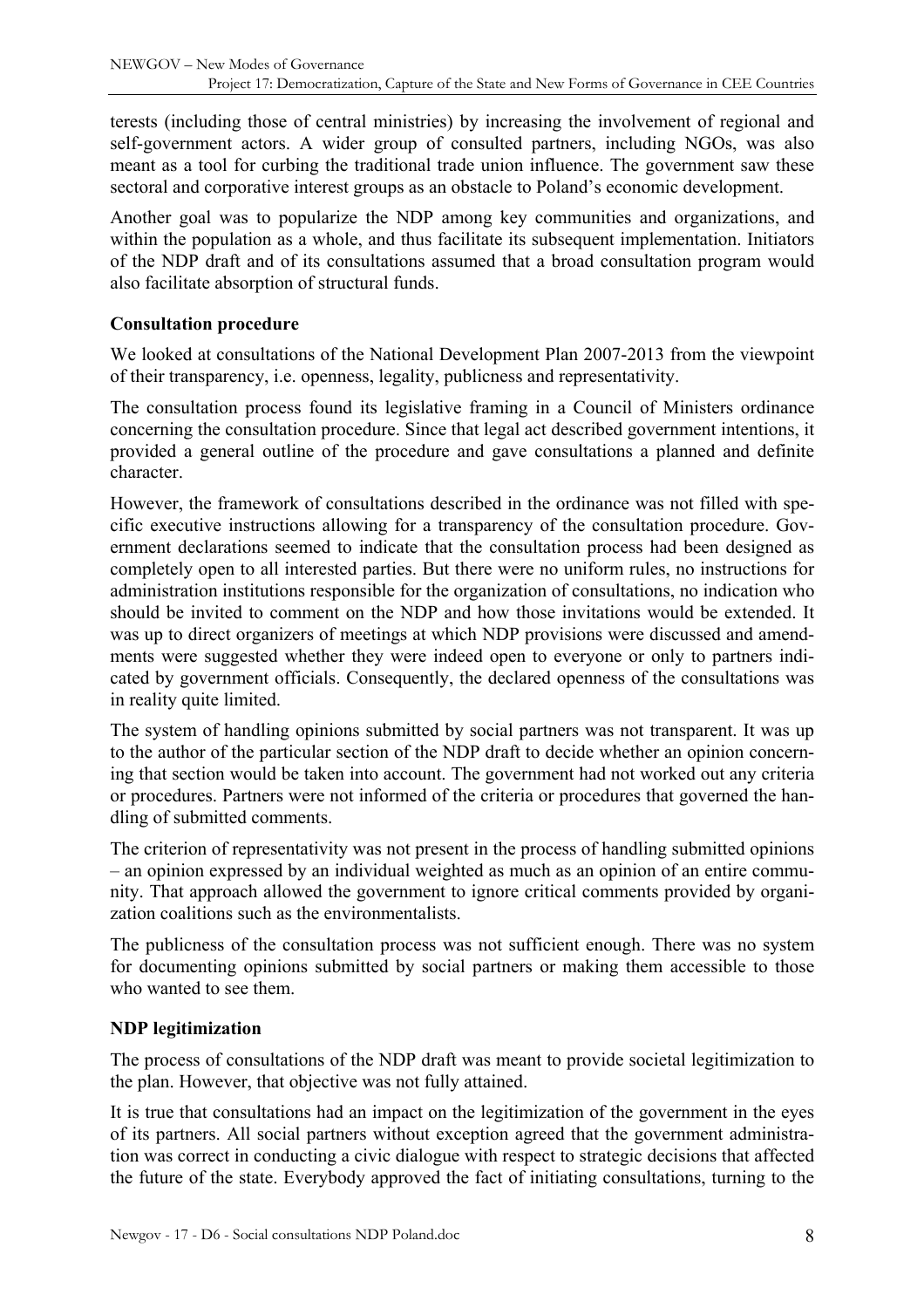"population" with a request for opinions; in the eyes of our respondents, it raised government credibility.

But putting the NDP draft up for consultation did not automatically legitimize the document itself. Public identification with the NDP depended decisively on how social partners participating in the consultations assessed their outcome and the shape of the ultimate version of the document. They accepted the NDP when its content matched their vision of the country's development. However, when provisions forced through during the consultations were at odds with their convictions, they were not inclined to consider the NDP draft as their own and to legitimize it.

#### **Participation of social partners**

Jerzy Hausner had repeatedly stressed that consultations of the NDP draft were not only to serve as a way of getting feedback about the document but also to strengthen social partners' ability to collaborate in the process of making public decisions.

Most important government partners in the consultation process were territorial selfgovernments, NGOs and business associations. The principle of "depoliticization" of the consultation process marginalized the importance and participation of political parties and trade unions.

There were a few reasons why social partners became involved in the consultation process. Some wanted to secure the interests of their organization or community by adding relevant provisions to the NDP. That was the case of communities experienced in using EU assistance funds and aware of the important role played by NDP provisions in subsequent decisions concerning the allocation of financial resources.

Employees of some organizations treated their presence at consultation meetings and preparation of comments as an element of their daily routine. Indeed, consulting on draft government legislation relating to the environment in which they operated was a part of their job description. Other communities used the public consultation process as an opportunity to prove to government officials that they were a partner worthy of participating in discussions and public decision-making. They were less interested in the NDP and more in gaining the status of a valuable partner of the government administration, which in the future would give them access to the decision-making process.

Social partners selected various strategies of participation in the consultations of the NDP draft. They acted individually, particularly when their involvement was limited to taking part in a meeting or formulating an opinion. But when it came to forcing through a particular position rather than just getting information about the NDP, they would try to build alliances. Their cooperation, creation of coalitions, would take place on their own initiative at the grassroots level and they often financed it themselves. In some cases, partners' integration around making changes to the NDP was inspired, supported and even financed by the government.

The effectiveness of social partners' endeavours depended on the extent to which their communities could be mobilized, their ability to formulate opinions and then to disseminate them and hand them over to government officials who had appropriate deciding powers. Those communities which had experience in handling strategic government documents were better at using that process. They knew what the government expected of social partners who participated in consultations. Their power to persuade also depended on their access to finances and experts. However, it is worth noting that a bias among government ministers in favour of the position worked out by a given organization or community played a very important role in that position finding its way into the NDP draft. Indeed, ministers often acted as social part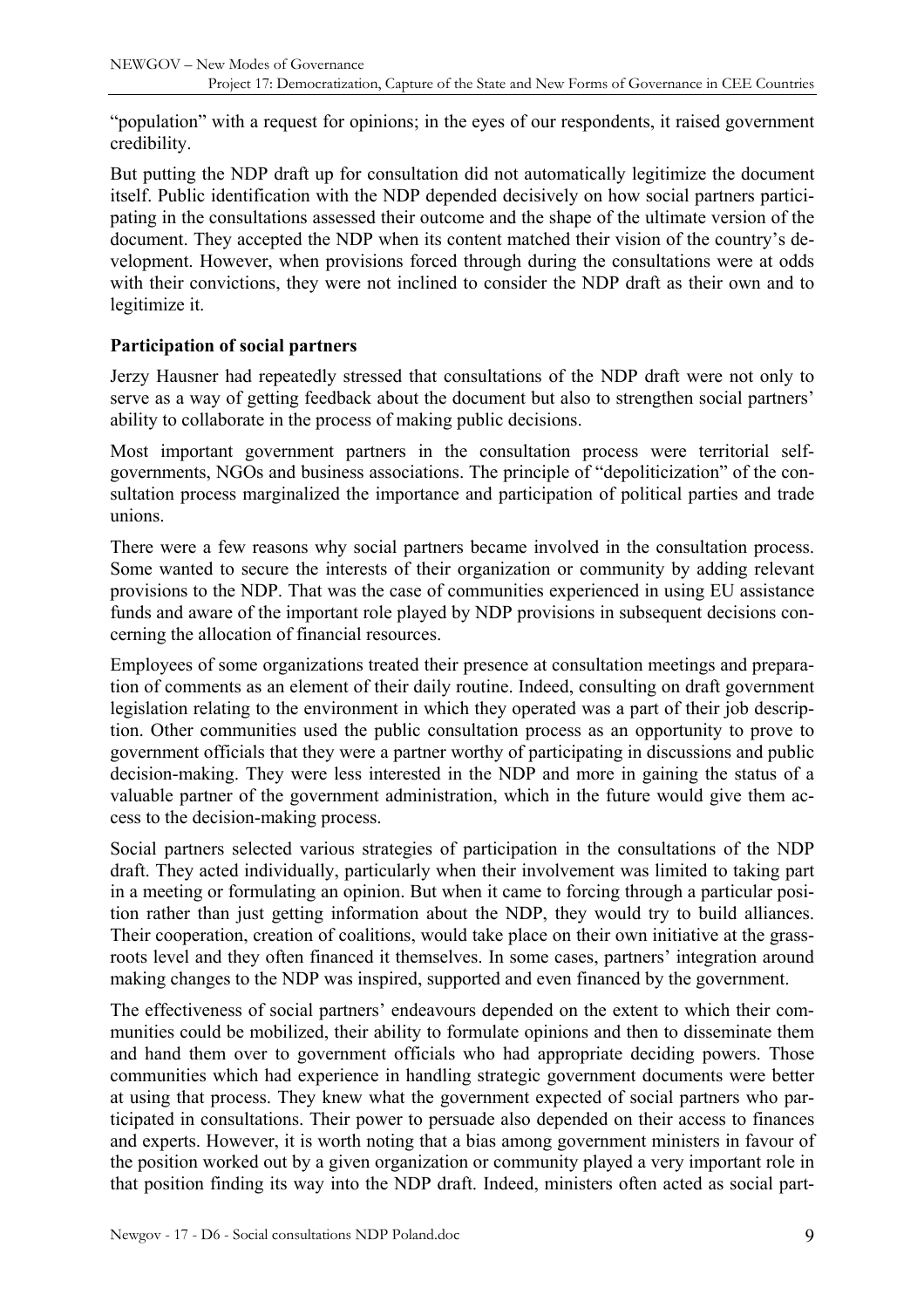ners' allies and promoters of their ideas vis-à-vis NDP authors, and whether an idea was taken into consideration often depended on the strength of their position in the government. That happened because certain ministries or ministerial divisions were keen to elevate the importance of their sector in the NDP. In such cases, there was a unity of objectives and a peculiar alliance would form between social partners and government officials, who jointly tried to exert pressure on people directly responsible for writing new provisions into the project. Consequently, social partners' success often depended on whether government members responsible for the relevant area were determined to support their ideas and did it effectively.

#### **Effectiveness of NDP consultations**

The principal reason for holding public consultations was to provide the NDP with public legitimization of such proportions that the government established after the autumn election would feel obligated to continue working on the document. That objective was not attained. The government led by Kazimierz Marcinkiewicz did not take up where Marek Belka's government left off – on the contrary, it is now working on an analogous document, the Country's Development Strategy (CDS). Regional Development Ministry officials responsible for preparing the CDS have announced that they will also conduct public consultations of that document.

The National Development Plan has not changed very much as a result of consultations. Main changes consist in the number of developmental priorities having been reduced from ten in the draft to six in the final version. Public consultations have not led to a larger number of objectives campaigned for by interest groups. On the contrary, the content of the plan has been somewhat firmed up in the final version.

The consultations were effective in publicizing the process of setting developmental goals for 2007-2013 in the sense that the communities selected by the government were informed of the NDP being prepared and that their representatives had the opportunity to become familiar with its content. They also had an educational effect in that they popularized the knowledge of mechanisms used in the distribution of EU funds. That knowledge is particularly valuable to territorial self-governments, which are ultimate beneficiaries of the measures set out in the NDP.

From social partners' perspective, the consultations were effective when the goals of the given organization found their way into the NDP. Those organizations whose ideas ended up in the ultimate version of the document recognized the success of holding consultations.

#### **General conclusions. Tentative overall comments about new methods of governance in Poland)**

In the European Union, consulting strategic public-administration decisions with social partners is a standard political practice. The NDP example gave us an opportunity to examine the success of one of the first attempts at applying this method of governance on a larger scale in Poland.

#### **1. "New" methods of governance versus "old" methods of governance**

The civic dialogue and other forms of participation in public-policy making by community organizations should be closer linked to the search for a political compromise. Otherwise the effects of participatory democracy will be threatened with rejection by traditional political actors, discontinuity and constant obstacles to their institutionalization. The rejection by the new government of the consulted NDP draft shows that the attempt to substitute a civic dia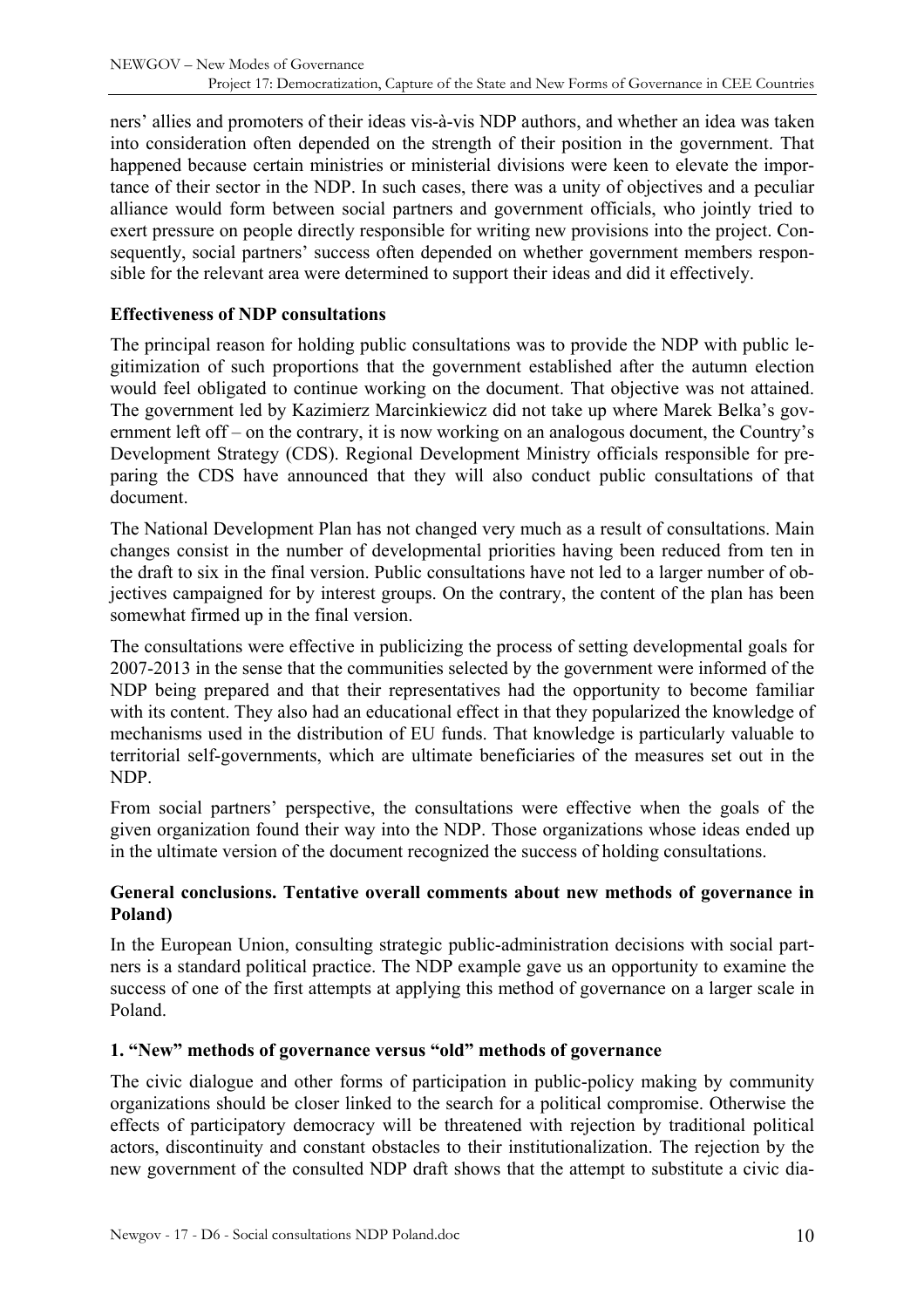logue for traditional methods of governance such as parliamentary debate or negotiations with political parties in the peculiar circumstances of Polish political culture is impossible (ineffective). In Poland, new methods of governance must be better integrated with traditional rules of parliamentary democracy and the traditionally hierarchic public administration. Institutions of representative democracy have deeper roots in Poland than institutions of participatory democracy. This is because social partners have not yet been able to build channels of influence which would allow them to exact the implementation of decisions they helped to make.

#### **2. New methods of governance in Poland. Procedures are in place; what is lacking?**

The Polish government administration possesses the skills and means necessary to introduce new methods of governance (NMG) into public policy. It was able to work out a procedure for broad public consultations and find money needed to finance them. Social partners responded positively to the invitation to consultations. The administration is logistically ready to apply new methods of governance.

However, the effectiveness and institutionalization of NMG in Poland is limited because for a number of reasons. Firstly, because of social partners' inherent weakness demonstrated in their inability or unwillingness to defend decisions they helped to make. Secondly, owing to lip service paid by the rulers to public decisions worked out using new methods of governance. The government organizes consultations but feels under no obligation to be bound by their outcome or, at least, to explain to partners in consultations why it decided to ignore their postulates. The effectiveness of NMG is limited because the government treats these methods instrumentally. As a consequence, the population is reluctant to trust them.

### **3. NMG and institutionalization of the public dialogue in Poland**

The institutionalization of new methods of governance such as the civic dialogue will proceed in Poland because the European Union uses them as a standard way of making decisions and will require the same from the Polish administration. The pressure exerted by social partners will also contribute to their institutionalization. Our study has shown that social partners are expecting the application of these governance methods. However, the form in which NMG will function within the framework of the Polish political culture remains an open question. The current trend toward their instrumentalization and their superficiality, when the effect of NMG does not translate into decisions made in public matters, is worrisome. Consequently, there is a threat of "shallow institutionalization" of NMG in Poland, where stress is put on procedural matters and the fact itself of holding consultations.

#### **4. Impact of NMG on Polish state pathologies**

One of the weak points of the Polish state is the absence of continuity in the performance of its administration and successive governments, which often reject *en bloc* projects prepared by their predecessors. It is associated with the absence of long-term strategic thinking in the public domain. New methods of governance, public consultations of the NDP 2007-2013, were meant to force certain changes in this area. But the consultations turned out to be an insufficient protection against the rejection of the NDP draft. It should be stressed that the new government has the right to its own decisions with respect to the substance of the project. However, the fact that it did not find it fitting to explain this to the social partners participating in consultations, be it only symbolically, proves that its approach to consultations is somewhat instrumental. The process of broad public consultations of the NDP was meant to contribute to the development of the civic dialogue in Poland. Meanwhile, as Marcinkiewicz's cabinet rejected the NDP draft, social partners found out that their effort had been unneces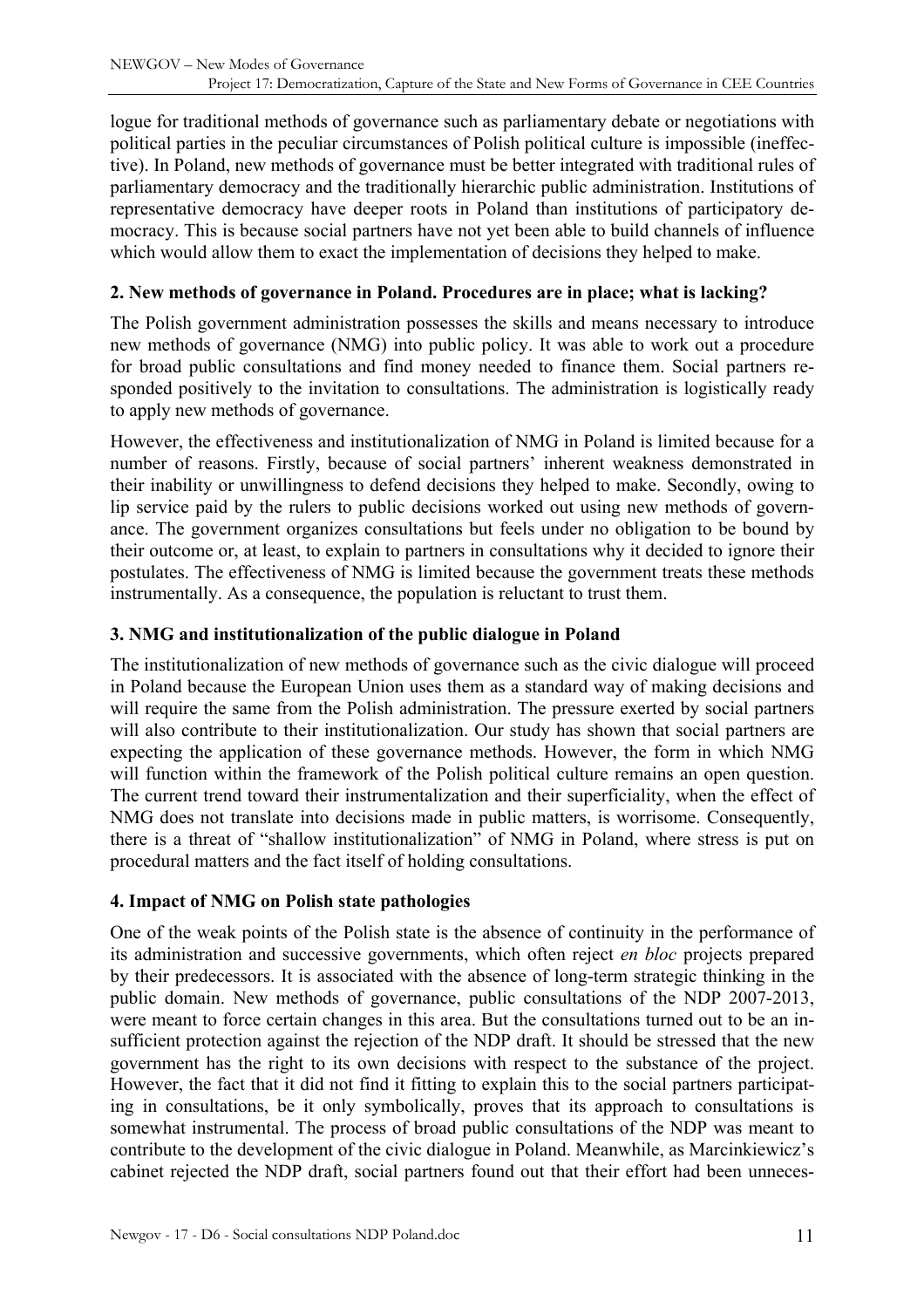<span id="page-11-0"></span>sary and that their work had been ignored. That contributes to an even further demise of citizens' trust in public institutions and, in a longer term, may discourage them from cooperation with the public administration.

### **III. Basic information concerning the consultation process**

"The National Development Plan (NDP) for 2007–2013" is a document whose role is to bring together all developmental undertakings. It provides a concept of modernization of Polish economy and suggests institutional changes which will make that modernization possible.

The NDP mission is to take up and pursue undertakings that will ensure a high rate of economic growth, raise competitiveness of regions and individual enterprises, and provide jobs, all this while ensuring a higher level of social, economic and spatial cohesion."[12](#page-11-1)

The government was obligated to create the NDP for 2007-2013 pursuant to the Act of  $20<sup>th</sup>$ April 2004 on the National Development Plan. The necessity for public consultations of the NDP is inscribed in that Act. It lists government's social partners whose opinions must be taken into account during NDP preparation. They are local self-government representatives, i.e. the Joint Government and Territorial Self-Government Commission, and provincial administration bodies. The NDP also needed to be consulted with territorial self-government field units and social and economic partners $^{13}$  $^{13}$  $^{13}$ .

A more detailed description of the terms of public consultations is provided in Prime Minister's ordinance on the consultation procedure and deadlines, collaboration and cooperation in drawing up the National Development Plan, operating programs and strategy of using cohesion funds.

The NDP was consulted both at the phase of developing its assumptions (up to the end of 2004) and after the government prepared its draft. Opinions as to its assumptions were solicited from a narrow circle of individuals and institutions invited to the discussion by government representatives. Only consultations of the NDP draft, held in the first half of 2005 – from  $20^{th}$  January to late May – bore the features of a civic dialogue. That stage of consultations was the object of our study.

Consultations of the draft of the NDP for 2007-2013 were held by the minority government of Prime Minister Jerzy Belka supported by the Democratic Left Alliance Party. The function of government plenipotentiary for NDP matters in the rank of secretary of state in the Ministry of Economy and Labour was held by Lech Nikolski, who also headed the Government Centre for Strategic Studies. The actual designer of the plan was Professor Jerzy Hausner, deputy premier until the end of March 2005 and, after resignation, public government consultant for the National Development Plan.

The work on the NDP draft was coordinated by the Interministerial Team in Charge of Preparing the NDP for 2007-2013. The team was headed by the deputy premier – economic policy coordinator, seconded by the member of the Ministers' Council who oversaw the Government Centre for Strategic Studies. Members of the team represented relevant key government administration bodies. In addition, the team included representatives from provincial governments and from the Joint Government and Territorial Self-Government Commission.

<span id="page-11-1"></span><sup>&</sup>lt;sup>12</sup> Introduction, *Wstepny Narodowy Plan Rozwoju na lata 2007 – 2013* (Draft of the National Development Plan for 2007-2013), 2005, www.npr.gov.pl

<span id="page-11-2"></span><sup>&</sup>lt;sup>13</sup> Article 13, Act of 20<sup>th</sup> April 2004 on the National Development Plan (*Dziennik Ustaw* of 24<sup>th</sup> May 2004), www.npr.gov.pl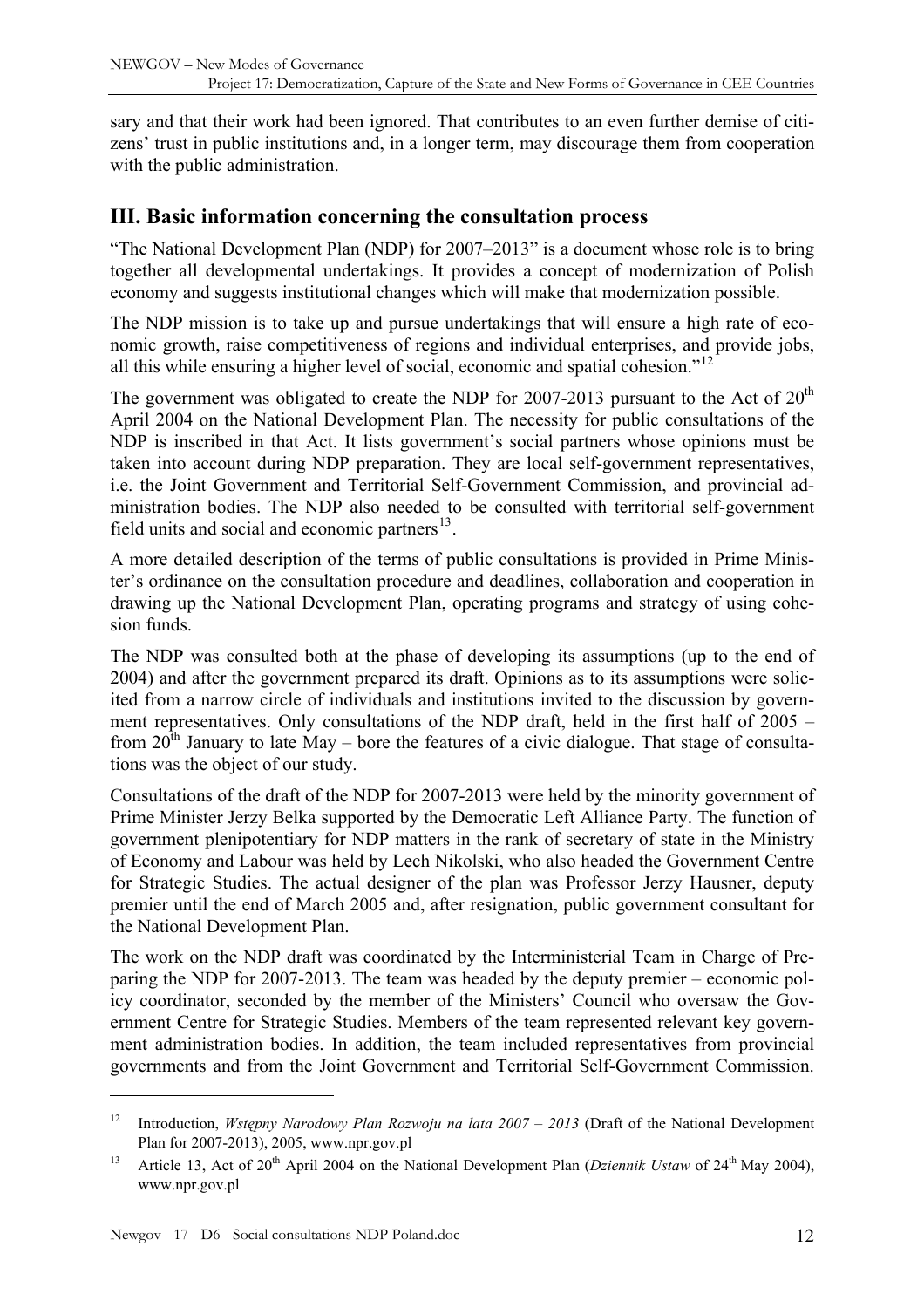<span id="page-12-0"></span>Social partners' representatives, e.g. *Rada Działalności Pożytku Publicznego* (Public Benefit Activities Council) and *Rada Przedsiębiorczości* (Entrepreneurship Council), participated in the team's work as observers.

A Sub-Team for Public Consultations and Promotion was appointed within the Interministerial Team. Its members included representatives of various ministries, community, business and employer organizations, and NGOs.

The work on the NDP draft in accordance with the art of creating this type of documents and pursuant to the NDP Act should be based on assumptions inscribed in other strategies. Art. 5 of the NDP Act states that "the work on the NDP must take into account the objectives of the national regional-development strategy, sectoral strategies, provincial development strategies, national spatial management concept, and assumptions of the state scientific and technical policy and innovation policy". In practice, however, many strategies, e.g. provincial development strategies, were being updated parallel to the work on the NDP draft.

Public consultations on the NDP were taking place mainly during conferences and meetings, and in the form of written opinions submitted to the government. The process of NDP consultations initiated by the government had a regional and sectoral character.

Every provincial government organized a regional conference jointly with the Ministry of Economy, at which the NDP was presented and discussed. In addition, provincial marshal's offices organized local meetings.

The sectoral process of consultations was executed during meetings devoted to particular areas of policy covered by the NDP such as culture, environmental protection, agriculture. Ministries responsible for preparing the substantive part of the NDP draft were required to consult it with social partners.

Institutions, organizations and individuals could express their opinions concerning the NDP draft by way of e-mailing or faxing them to the Ministry of Economy, other ministries or provincial marshal's offices. The process of evaluating the NDP draft proceeded not only on the initiative of public administration institutions but was also organized by NGOs, business associations, etc.

# **IV. Methodology**

The objective of the study was to analyse the process of public consultations of the draft of the National Development Plan for 2007-2013, conducted in the first half of 2005. We wanted to examine the course of the consultation process and the method used in process planning.

For the purpose of scrutinizing the consultation process, we analyzed the regional and sectoral dimension of the consultations. At the regional level, we selected two provinces and studied the manner in which provincial governors and marshals organized consultations, as well as the level of social partners' involvement therein. The study was conducted in Mazowieckie and Dolnośląskie Provinces due to the different scope of consultations characteristic to each. Mazowieckie Province was an example of very broad consultations, whereas consultations in Dolnośląskie Province were limited.

In both provinces, the study covered in-depth interviews with:

- an employee of the provincial marshal's office
- an employee of the provincial governor's office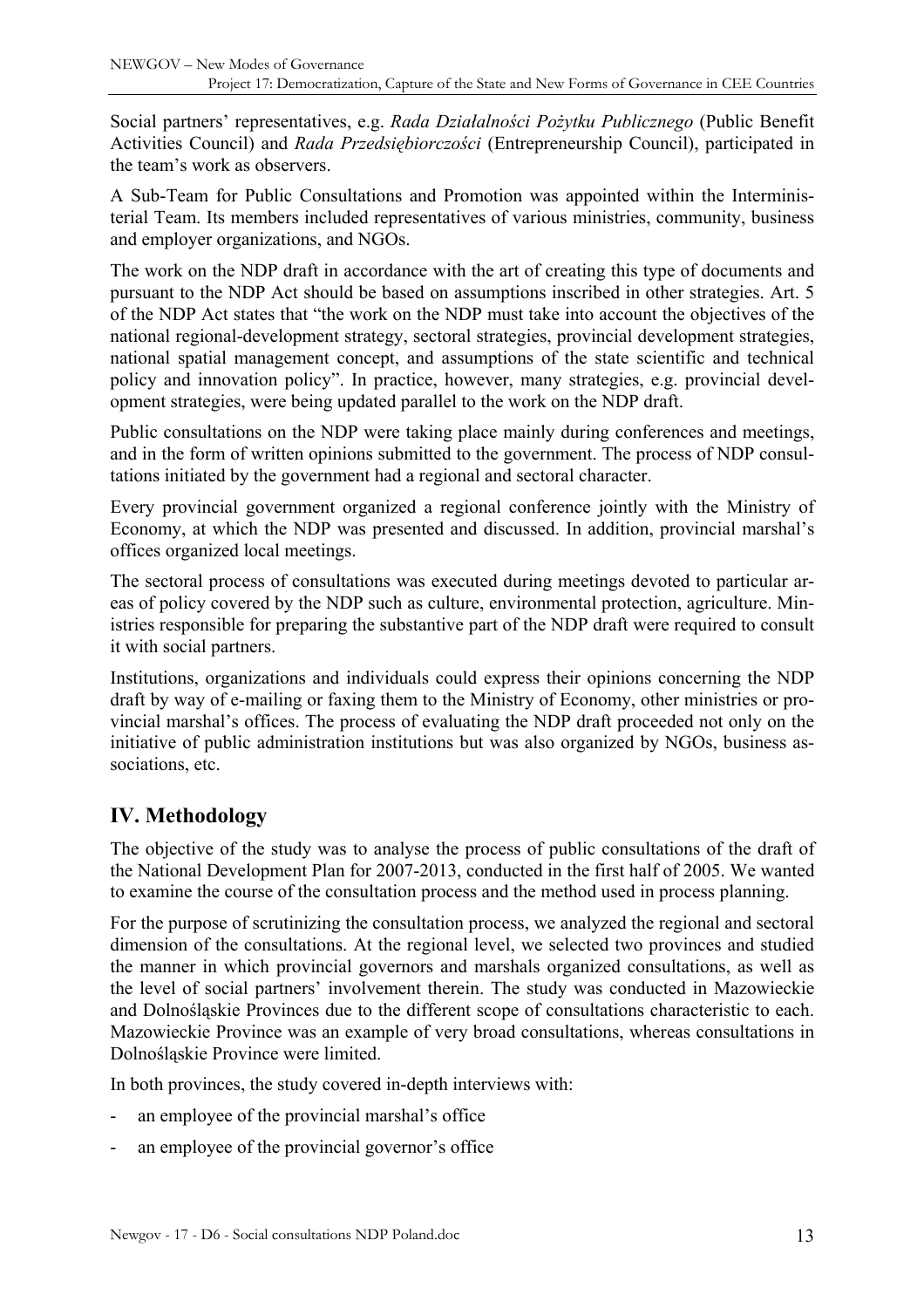- <span id="page-13-0"></span>representatives of two non-governmental organizations which had taken part in the consultations
- representatives of two territorial self-governments which had taken part in the consultations

We also analysed public consultations of the NDP draft focused on particular sectors. We studied consultations concerning tourism, natural environment, NGOs. In each area, the study involved an in-depth interview with:

- a ministerial employee responsible for public consultations of the NDP draft
- two representatives of organizations which acted as social partners in the process of consultations

The other significant component of the study was an analysis of the manner of planning the process of public consultations of the draft of the National Development Plan for 2007-2013, and of the ways these consultations had been managed. To this end, we analysed the activities of central administration bodies that coordinated the consultation process.

Within the framework of that part of the study, we conducted the following scientific activities:

- in-depth interviews with ministers responsible for NDP consultations
- document analysis making it possible to recreate the manner of organizing consultations at the central level (i.e. procedures involved in the promotion of consultations, in documenting and using submitted opinions, etc.)

The study was conducted between September and November 2005.

### **V. Reasons for conducting consultations**

A few factors influenced the model of holding consultations of the draft of the NDP 2007- 2013 adopted by the left-wing SLD-UP government. Firstly, both the project of the strategic document and the idea for its consultations were to a large extent personal creations of the then Deputy Premier Jerzy Hausner. The scope and shape of the consultations came out of his conviction about the need to reinforce the role of the civic dialogue in the governing process (Hausner 2004). Secondly, that conviction coincided with relevant EU requirements and that factor was considered very important by high-ranking officials in the Ministry of Economy and the Government Centre for Strategic Studies. Thirdly, by conducting broad consultations, NDP authors wanted to depoliticise it and thus facilitate its adoption by the next government and ensure continuity of work on Poland's long-term development strategy. Fourthly, broad and decentralized consultations illustrated the government's desire to reserve a larger role in the process for provincial self-governments. That was dictated by the desire to balance out the influence and interests represented by economic sectors and corporations (including central ministries) by way of reinforcing the role played by regional and local self-government actors. A wider circle of consulted partners, including NGOs, was also meant to balance out the traditional influence exerted by groups such as trade unions. These sectoral and corporative interest groups were seen by the government as obstacles to Poland's economic development. Fifthly, the ultimate shape of the consultations was affected by pressure exerted by community organizations, which had a negative opinion of the experience of the preceding NDP 2004-2006 and lobbied the government to ensure that the NDP 2007-2013 was consulted earlier in the process and on a wider scale.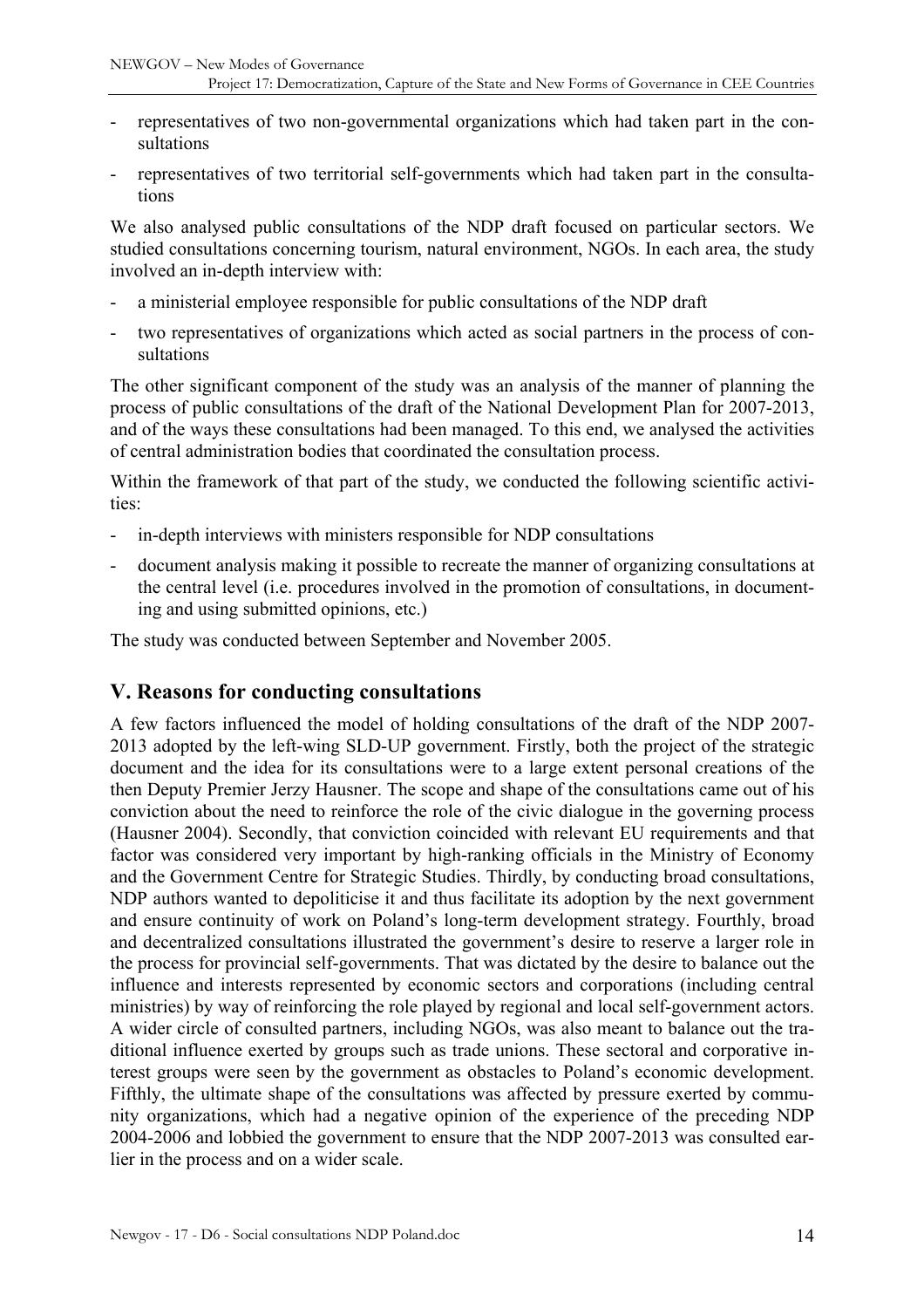#### **Depoliticization and broad legitimization of the NDP project**

Broad public consultations of the draft of the National Development Plan for 2007-2013 were meant, among other things, to give that strategic document a supra-political character and facilitate its adoption by the next government. Prime Minister Hausner considered that "to guarantee the continuity of the work on the NDP, the only possible way was to lead that work in a manner ensuring that both the content of proposed solutions and the procedure to achieve them were maximally depoliticised and based on a partnership consensus".<sup>[14](#page-14-0)</sup> The national debate of the NDP 2007-2013 was solemnly inaugurated at the Royal Castle in Warsaw on  $20<sup>th</sup>$ January 2005. The conference, which in addition to scholars, community and professional organization representatives, and local-level government officials, was attended by President Aleksander Kwaśniewski, Prime Minister Marek Belka and the main author of the NDP - the then Deputy Premier and Economy Minister Jerzy Hauser - was boycotted by the political opposition. That showed from the start the difficulties behind achieving one of the main objectives set by the initiators of public consultations – providing the NDP with a rank of a national document rather than a government one. Neither was the fulfilment of that objective helped by the inauguration speech of President Kwaśniewski, which put the NDP back in a strongly political and party context. The president said that "Poland can either choose the road proposed in the National Development Plan or the road of 'European marginalization, xenophobia, populism and irresponsibility' – it's either NDP or  $\text{LPR}^{3,15}$  $\text{LPR}^{3,15}$  $\text{LPR}^{3,15}$ . Consequently, the government wish to depoliticise the consultations was not totally consistent.

#### **Pressure from social partners**

The broad nature of the consultations was to some degree forced by the involvement and pressure exerted by certain community organizations. The most important role was played here by an employer association – Polish Confederacy of Private Employers "Lewiatan" - and by NGO "umbrella" organizations. Both these communities had a strong sense of having played too small of a role and having committed too many mistakes in previous consultations of the NDP 2004-2006. Henryka Bochniarz, Lewiatan's president, admitted that: "we had treated previous consultations rather superficially. Today we know what price had to be paid for that. Businesses have been protesting for several months against vague and - in our opinion - unfair terms of dividing the initial pool of structural funds we have received from the EU."<sup>[16](#page-14-2)</sup> Such evaluation snowballed into a great deal of interest in the NDP 2007-2013 consultations and close cooperation in this matter with Deputy Premier Hausner. In addition to being present at government conferences and in the interministerial team, Lewiatan started its own national NDP debate.<sup>[17](#page-14-3)</sup>

The thought process involved in the consultations of the NDP 2007-2013 and negative experience of the past were also the reasons for a considerable amount of involvement by NGO organizations. Their representatives, particularly those from large "umbrella" organizations that act on behalf of other smaller NGOs, have been for many years gathering knowledge about EU structural funds and lobbied the government for as broad public consultations as

<span id="page-14-0"></span><sup>14</sup> Hausner J., *Jak podjąć wyzwanie* (How to Take Up the Challenge), *Rzeczpospolita*, 21.03.2005.

<span id="page-14-1"></span><sup>15</sup> Niklewicz K., *Początek debaty o Narodowym Planie Rozwoju. Wielki plan bogacenia się kraju i jego obywateli* (Start of the NDP Debate: Grand Plan for the Enrichment of Poland and its Citizens), *Gazeta Wyborcza*, 21.01.2005.

<span id="page-14-2"></span> $16$  Ibid.

<span id="page-14-3"></span><sup>17</sup> Niklewicz K., *Przedsiębiorcy o Narodowym Planie Rozwoju* (Corporations on the Topic of the National Development Plan), *Gazeta Wyborcza*, 03.02.2005.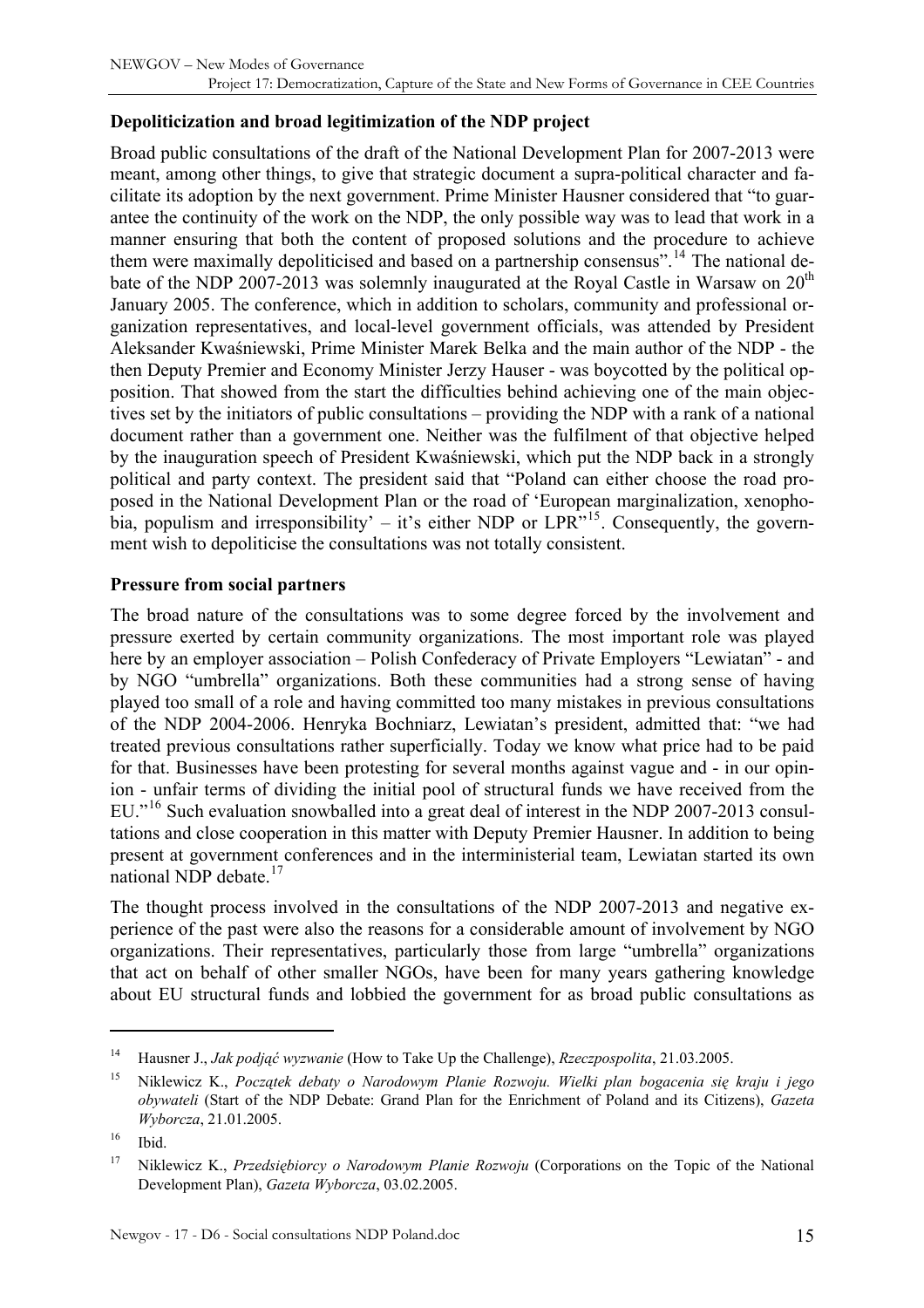possible. An NGO official pointed at the lack of consultations with respect to the NDP 2004- 2006: "non-governmental organizations have known for years that such consultations had to happen and were anticipating them. Already at the time of drawing up the preceding NDP, operating programs, already then there had been a considerable effort in support of such consultations and there had been attempts at participating in the development of operating programs. But it was done completely unprofessionally – someone would get called from the NGO sector to participate, sit down, work a bit on a program…" Hence NGOs' effort to better institutionalize the practice of consultations. Consequently, one of the reasons why they happened on such large scale in 2005 was the fact that some non-governmental actors were strong enough by that time to consistently pressure the government to consult important decisions with them. That NGO pressure on the government as to the manner of spending European funds and drawing up development plans had existed for many years. And then, suddenly, NGOs happened to be facing Deputy Premier Jerzy Hausner on the government side, who was in favour of their demands.<sup>[18](#page-15-0)</sup> What is more, NGOs became so involved in the process that they thought out and drew up, largely unaided, the "Civic Society" operating plan, which was also approved by Hausner and other ministers.

#### **Impact of European integration**

Government officials and NGO representatives alike agreed that Poland's accession to the EU had a lot to do with the ultimate shape of the consultations. According to an NGO worker who has been involved with the structural funds for years, the fact that consultations were so important for that community and that they ultimately happened "resulted, of course, from the European influence, from being told over and over that the consultation process is a must".<sup>[19](#page-15-1)</sup> A high-ranking Economy Ministry official listed that factor before all others saying that "EU rules put a stress on partnership and consultations, they are an important element of the proc-ess ..."<sup>[20](#page-15-2)</sup> Government officials also underlined the role of EU standards in forcing the inclusion of long-term planning in Polish administration: "It is obvious: European requirements impose thinking on a longer term than a year ahead. And that's fortunate.<sup>"[21](#page-15-3)</sup>

#### **NPR 2007-2013 as Jerzy Hausner's political bequest**

Both the draft of the NDP 2007-2013 and creation of the consultations themselves were to a large extent thought out by the then Deputy Premier Jerzy Hausner. The scope and shape of the consultations were a result of his conviction about the need to reinforce the role of civic dialogue in the governing process (Hausner 2004). He identified with the NDP so much that he wrote large portions of it himself and was present at most regional conferences.<sup>[22](#page-15-4)</sup> The NDP and the consultation process were to a great degree his inventions. They remained his main ambitions as Hausner built his professional and political position on the civic dialogue. He admitted that: "it gave me an additional advantage – I could refer to my image as a person who represented the social dialogue. […] I was consciously trying to show that - out of honest conviction and because I am a man of communication and dialogue. Precisely, I am the man of the interactive method, as I call that process of social change. So that reinforced my position a great deal. When I became Deputy Premier, then, of course, the combination of that

<span id="page-15-0"></span><sup>&</sup>lt;sup>18</sup> Interview with an NGO representative.

<span id="page-15-1"></span> $19$  Ibid.

<span id="page-15-2"></span><sup>20</sup> Interview with an Economy Ministry official.

<span id="page-15-3"></span><sup>&</sup>lt;sup>21</sup> Interview with a high-ranking official from the Government Centre for Strategic Studies.

<span id="page-15-4"></span> $22$  Comp. interview with the Economy Ministry official.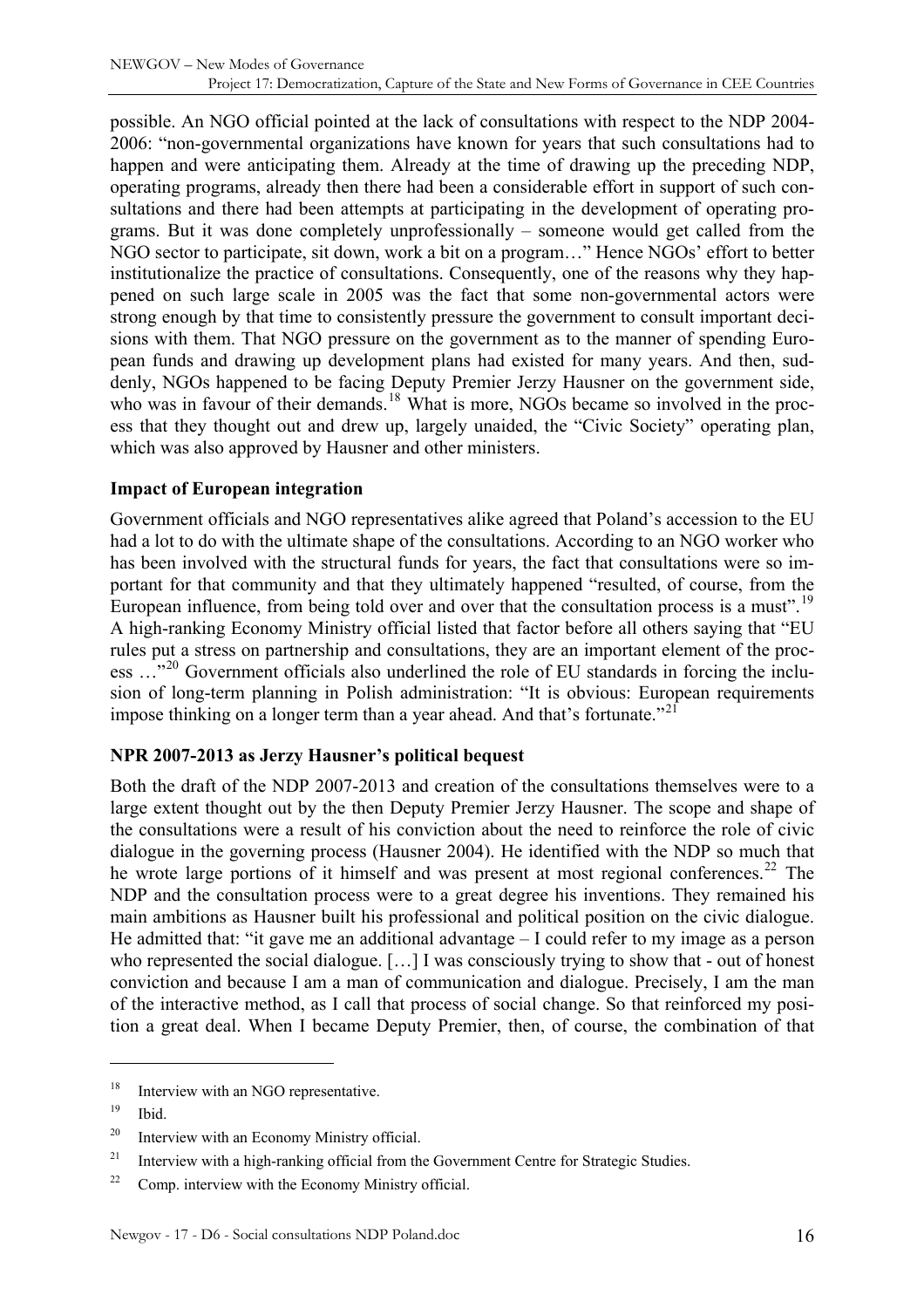<span id="page-16-0"></span>large amount of institutional power with the opportunity to initiate projects put me in a very strong position indeed". $^{23}$  $^{23}$  $^{23}$ 

Behind the well-defined shape of the NDP draft and accompanying consultations there also stood a vision of an intellectual who had strong opinions on what should be the social and civic dialogue in Poland and what role it should play. According to Jerzy Hausner, "the NDP draft is in fact a plan for building a foundation of the future civic dialogue, which will show what role a dialogue should play. In other words, a dialogue should serve building developmental concepts and strategies, ensure continuity needed to build developmental strategies and grand developmental undertakings. It should not serve particular interests such as what should be the minimum wage, what should this or that be, because I believe that it is not a domain of the state, it is not a domain of social dialogue."<sup>[24](#page-16-2)</sup>

#### **Search for new partners and new developmental impetus**

Broad and decentralised consultations also hid the desire to give a larger role to provincial self-governments. All government officials stressed the key role regional self-governments played as the most important partner in NDP consultations. That was dictated, among other things, by the desire to balance out the influence and interests represented by economic sectors and corporations (including central ministries) through reinforcement of the role played by regional and local self-government actors. A wider circle of consulted partners, including NGOs, was also meant to balance out the traditional influence exerted by groups such as trade unions. These sectoral and corporative interest groups were seen by the government as obsta-cles to Poland's economic development.<sup>[25](#page-16-3)</sup> In this context, the Deputy Premier created a sort of opposition between the business community as the engine of growth and trade unions that impeded that growth. "I was trying particularly hard to draw in employers into the NDP project. I decided that they would be able to help me later in making the project credible and in legitimizing it. Particularly employers – trade unions to a much lesser degree."<sup>[26](#page-16-4)</sup> Similarly, the government was searching for a common ground with NGO organizations: "to move in two different directions: decentralized dialogue with traditional partners and building a broader civic dialogue with new partners. Partners that the government needs first and foremost to talk to, to discuss the philosophy of development." Provincial self-governments were that key partner whom the government wanted to boost up via the NDP consultations. It hoped that that would give the developmental undertaking a new impetus.

### **VI. Consultation Procedure**

In examining NDP 2007-2013 consultations, we wanted to check how new methods of management, in this case collectivized methods, impacted overcoming the features of a weak state and, by so doing, contributed to transparency, openness and legality of administrative procedures.

 $\overline{a}$ 

<span id="page-16-4"></span> $26$  Ibid.

<span id="page-16-1"></span><sup>23</sup> Interview with Jerzy Hausner.

<span id="page-16-2"></span> $24$  Ibid.

<span id="page-16-3"></span><sup>&</sup>lt;sup>25</sup> The logic behind that statement is well illustrated by argumentation used by Deputy Premier Jerzy Hausner: . Take the railway sector, for example, where I had to intervene and break up deals made between the relevant ministry and corporations at the detriment of the budget, of the state and of growth itself. At least I was trying to block it. And I used that instrument again to push the issue in a different direction. And how did I do it at the time of railroad workers' strikes? *I immediately unleashed provincial self-government officials to counterbalance them* (emphasis mine - MF]. Interview with Deputy Premier Jerzy Hausner.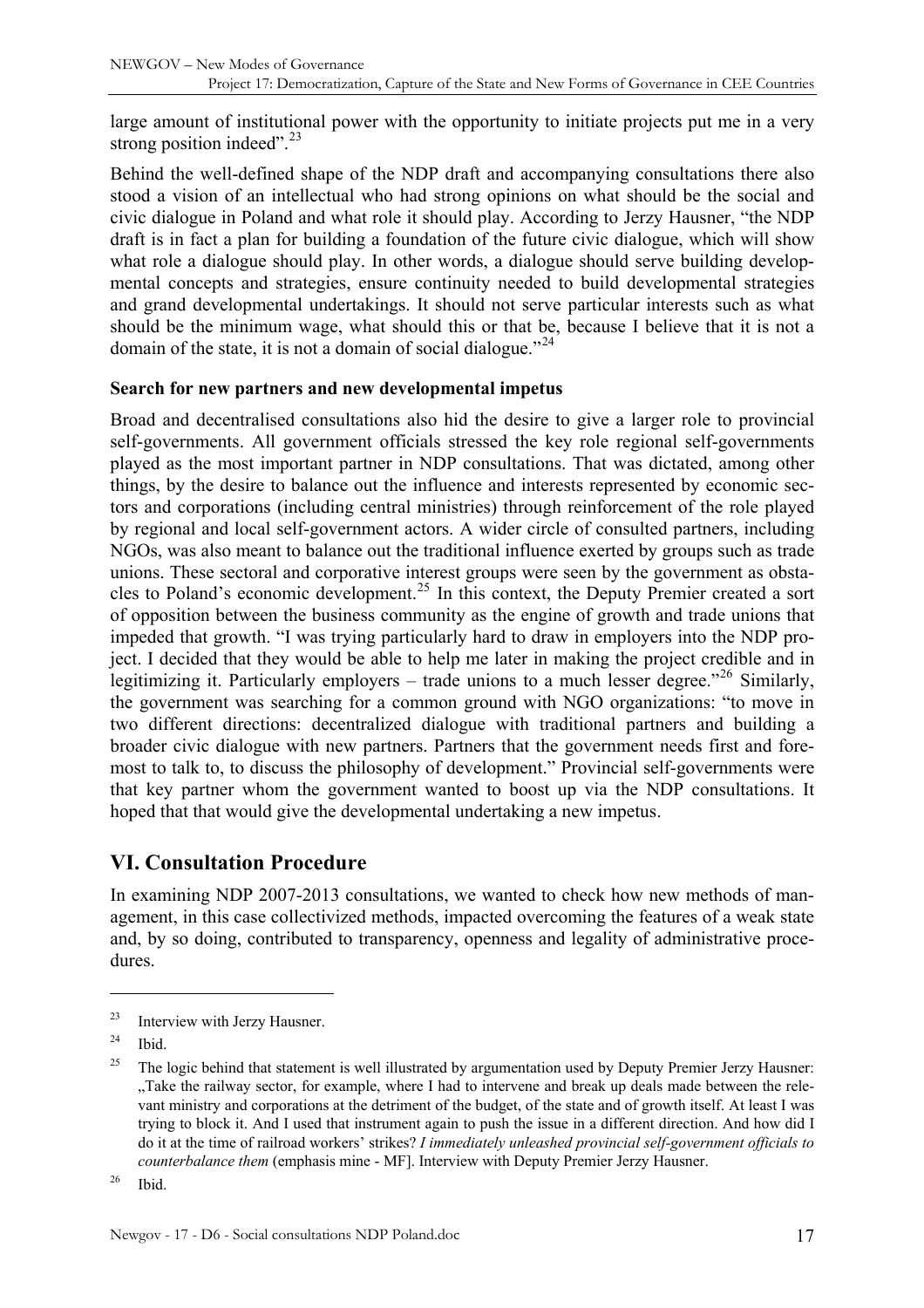### **Legality**

The procedure of consultations of the draft of the NDP 2007-1013 was specified in the form of Prime Minister's ordinance, which means that the process was nether accidental nor arbitrary as concerns its form. The ordinance of  $13<sup>th</sup>$  January 2005 governs the consultation process we have studied, i.e. the expression of opinions with respect to the NDP draft. However, it does not cover the first phase of consultations which concerned NDP assumptions. The very fact that such regulation existed was considered a great novelty by members of Marek Belka's government*.*

That ordinance contained guidelines as to the organization of consultations. They, in turn, provided requirements as to the place of publication of the announcement of the start of the consulting process and the announcement content. The ordinance also referred to the forms of consultations such as conferences and meetings, and to dissemination of the NDP draft. It spoke of the need to draw up a special form to be used for submitting opinions via the internet. The ordinance also admitted other forms of consultative activities. The government undertook therein to provide public access to studies and data used in writing up the initial version of the NDP. Finally, the ordinance specified the procedure for reporting on meetings and conferences organized by public administration institutions, which included the need to prepare attendance lists and compendia of comments made with respect to the draft.

The fact that the procedure of holding consultations on the NDP draft was specified in the ordinance proves that it was planned and detailed. Putting it down in an ordinance that was publicly accessible in the official government journal made that process predictable and open to public scrutiny because it presented its authors' intentions and thus made it possible to assess the extent of the execution of objectives specified therein. In addition, provisions thereof compelled the administration to act in a specific manner and thus excluded the randomness of public servants' actions.

In essence, government activities aimed at subjecting the NDP draft to public consultations did not exceed its obligations set out in the ordinance[27](#page-17-0). Regional conferences were organized jointly with local self-government authorities. The Economy Ministry prepared a website dedicated to the NDP - www.npr.gov.pl. It contained studies and data used in drawing up the NDP draft. In addition, it contained a summary of the NDP. Pursuant to the ordinance requirement, the website also served as a medium for submitting opinions concerning the NDP via the dedicated on-line form.

#### **Openness**

 $\overline{a}$ 

Consultations of the NDP draft were meant as generally accessible, open to all interested parties. Government information on the consultation process was permanently posted on the website. Moreover, a single announcement inviting the population to submit opinions on the NDP was published in a national newspaper, *Rzeczpospolita*, an important opinion-setting daily.

It should be noted that this particular method of extending an invitation to participate in consultations defines the target audience to a certain degree. When the invitation is posted on the portal dedicated to structural funds, it reaches those who visit that portal or websites that have links thereto. Indeed, government administration and regional self-government websites had links to the NDP site. Therefore, someone browsing central or regional government websites could come across the NDP link.

<span id="page-17-0"></span><sup>&</sup>lt;sup>27</sup> Even though the ordinance also allowed "other" consultative activities than those listed directly therein.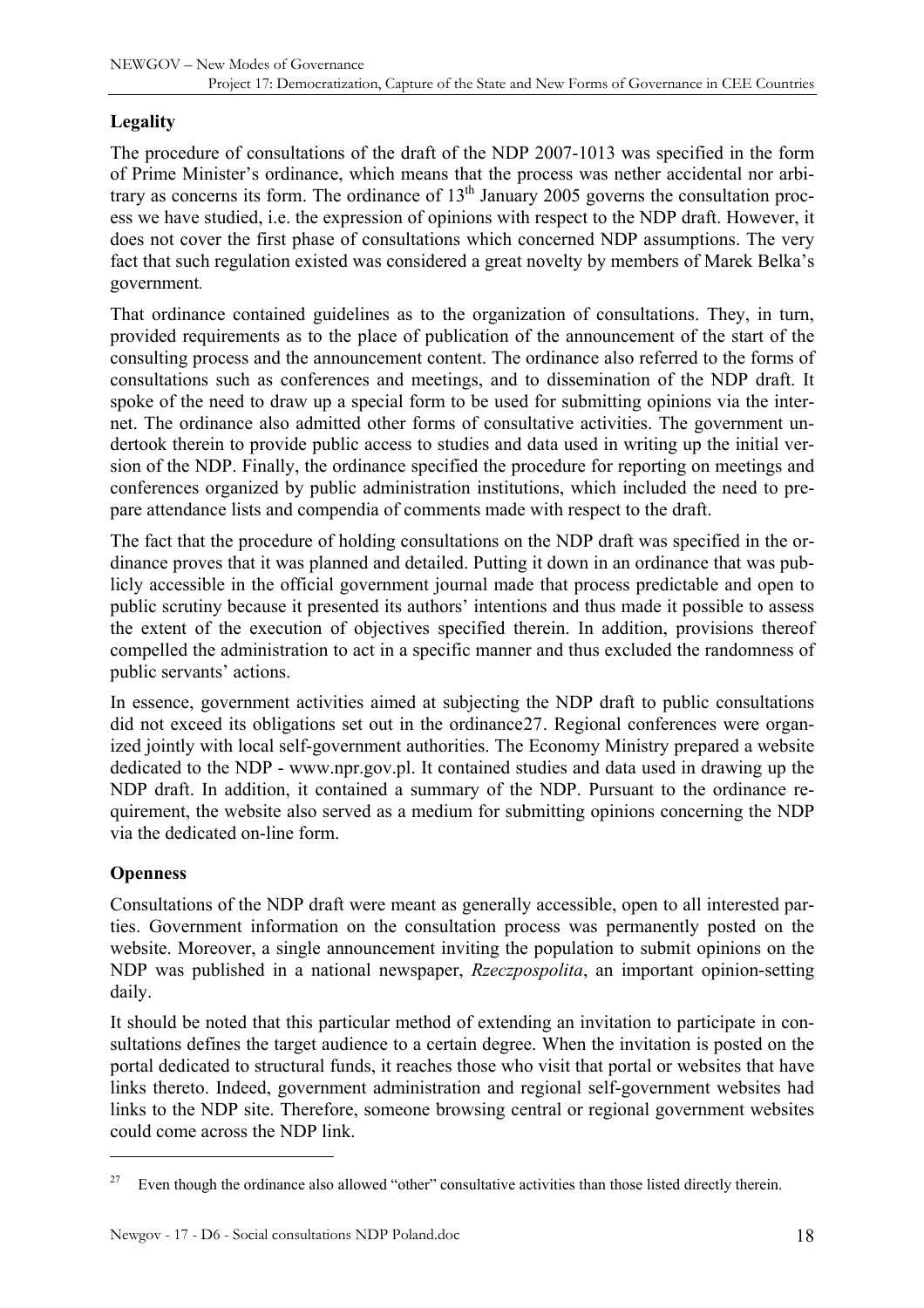On the other hand, the merit of publishing the invitation to submit opinions on the NDP in *Reczpospolita* seems doubtful – one edition of this information had little chance of embedding itself in readers' consciousness. It can also be said that the selection of the medium – *Rzeczpospolita* daily newspaper - is understandable only if we accept that the government aimed at reaching the managerial class, which is the target audience of that newspaper. Indeed, there are other daily newspapers with a broader reach and a large and more socially diverse readership.

Consequently, it is safe to say that information on the consultations of the NDP draft was addressed to people interested in that subject matter but did not aim at raising a broad public interest.

In addition to the general invitation to consultations found on the portal dedicated to structural funds and in the one-time press announcement, people potentially interested in the issue would find out about consultations from information distributed by institutions directly involved in the organization of conferences and meetings, such as provincial marshal's and governor's offices, or ministries. In these cases, however, the manner of informing the potentially interested audience was somewhat arbitrary. Sometimes the possibility to participate in consultations was left completely open, i.e. the announcement was posted on the website of the given institution and anyone who wanted could participate. Other institutions created closed lists of participants, invitations were sent out to specific addresses selected for varied reasons, and information about a forthcoming meeting was not publicly available.

Direct organizers of consultative meetings did not receive any guidelines relative to the dissemination of information about consultations. Consequently, the manner they followed ensued from their experience, practices and time they had to organize the meeting.

#### **Transparency of consulting terms**

One of the government's objectives to hold public consultations of the NDP draft was to get a feedback from various communities as concerned the content itself of the NDP document. In other words, by opening up the consultation process the government undertook to consider suggestions and opinions submitted by social partners during consultations and, consequently, change the provisions of the NDP draft accordingly.

Therefore, a scrutiny of the manner which the government applied to collect, consider and document opinions submitted during the six months of consultations seems key. The "wide stream" of received opinions is noteworthy. Indeed, opinions would come in by way of filledout forms freely available on the NDP website. They were also submitted orally at numerous meetings organized by the public administration and social partners alike. Finally, some groups would draw up complex documents and expert opinions which referred to the entirety of issues covered in the  $NDP^{28}$  $NDP^{28}$  $NDP^{28}$ . An additional difficulty in the analysis of submitted opinions was the fact that they were sent to different recipients. That happened because the ultimate recipient of submitted opinions was not specified clearly enough.

The system of "coping" with opinions assumed that they would all end up at the Government Centre for Strategic Studies. Its employees would examine the given opinion and then direct it to the member of the Interministerial Team in Charge of the NDP responsible for the ultimate

<span id="page-18-0"></span><sup>28</sup> *Nasza wizja Polski w procesie przygotowania Narodowego Planu Rozwoju 2007 – 2013. Stanowisko pozarządowych organizacji ekologicznych* (Our vision of Poland in the process of preparing the National Development Plan for 2007-2013. Position of non-governmental environmentalist organizations.), Warsaw, April 2005.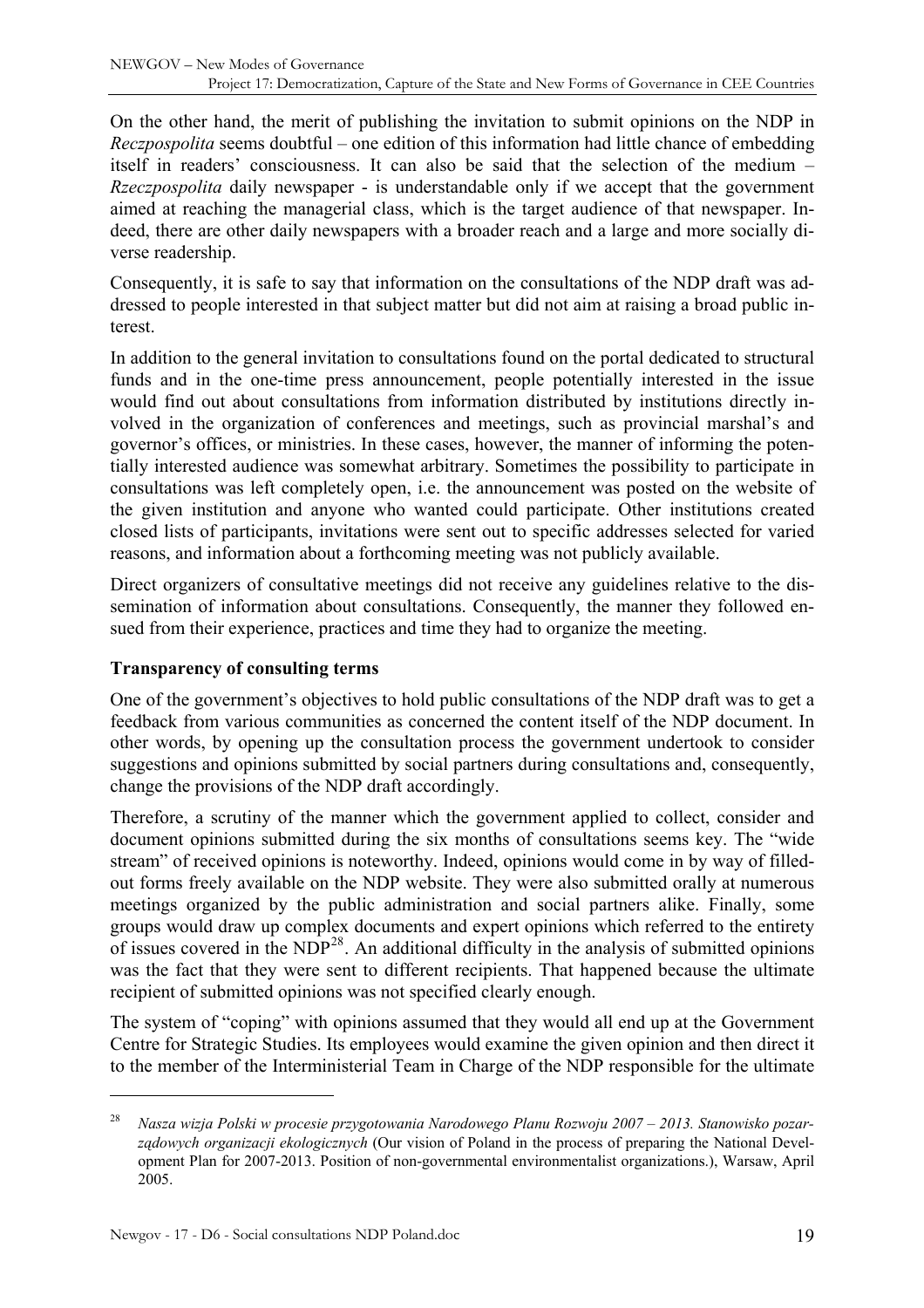form of that particular NDP section. However, opinions that the GCSS would send to those who were drawing up the NDP did not contain any information about their authors.

The absence of criteria for taking opinions submitted during the consultations into account seems problematic. Whether they were adopted or rejected dependent entirely on those who drew up the NDP draft. A government representative noted that "in practice, the ultimate shape of the NDP document was decided by Professor Hausner. In other words, for a government document, the NDP was very personal. Professor Hausner approved the final version of the draft, he ultimately decided its shape. When he decided that something was missing he would order the author or person responsible for the given chapter or section to put it in". Only those opinions that fit the vision of NDP creators were taken into account.

Another problematic issue associated with the transparency of the opinion handling procedure was the fact that opinion authors were not informed about the subsequent fate of their submissions, and that despite Professor Hausner's public statement summing up the consultation process that "it had followed the feedback principle – participants would receive answers to their proposals and positions"[29](#page-19-0). In the case of opinions submitted during meetings with government officials, one can speak of a certain feedback at the time of summing up the conference or during the question-and-answer period. But people who submitted their opinions in writing, hence those who sacrificed their time and energy to participate in the consultations, never found if their opinions had been accepted or rejected.

That did not take place for prosaic reasons because "that would have really been very timeconsuming. The time needed to do it well would have not been much shorter than the time needed to draw up the NDP itself". Social partners often stressed their dissatisfaction with the absence of response from opinion recipients. "Those opinions would be put aside and left there. Moreover, opinions could also be rejected because those who read them could not understand what their authors meant. A whole lot of opinions would be rejected for this reason because those who were supposed to take them into account could not understand them. That is natural when you do not know who is the opinion's author and have no opportunity to speak to him and find out what he meant. What was the guiding idea, why it was written so and not so… That is a fundamental shortcoming of the consultation process, that feedback is provided only in the ultimate document itself, that the document needs to be analysed very carefully once again to find out whether the opinion has been taken into account…". It is worthwhile to underline the correct comment that the absence of recipients' feedback can lead to various misunderstandings, to not understanding the intention of the opinion's author.

The absence of a system of responding to partners' positions submitted during the consultations had another negative dimension – educational. The consultation process was meant to be more than a substantive discussion of the vision of Poland's growth, it was meant to serve the development of civic dialogue. In a way, the opportunity to teach social partners how to express opinions to government proposals was wasted. Feedback information on why the given suggestion could not be included in the NDP would teach social partners how to formulate opinions in the future. Providing feedback would also promote the empowerment of organizations and individuals, which after all was meant as one of the effects of civic dialogue.

The next dimension of the transparency of the consultation process lies in documenting opinions submitted by social partners and making them available to whoever may be interested in the subject matter both during consultations and thereafter. The form of documentation

<span id="page-19-0"></span><sup>29</sup> Hausner J., *Jak podjąć wyzwanie* (How to Take Up the Challenge), *Rzeczpospolita*, 21.03.2005.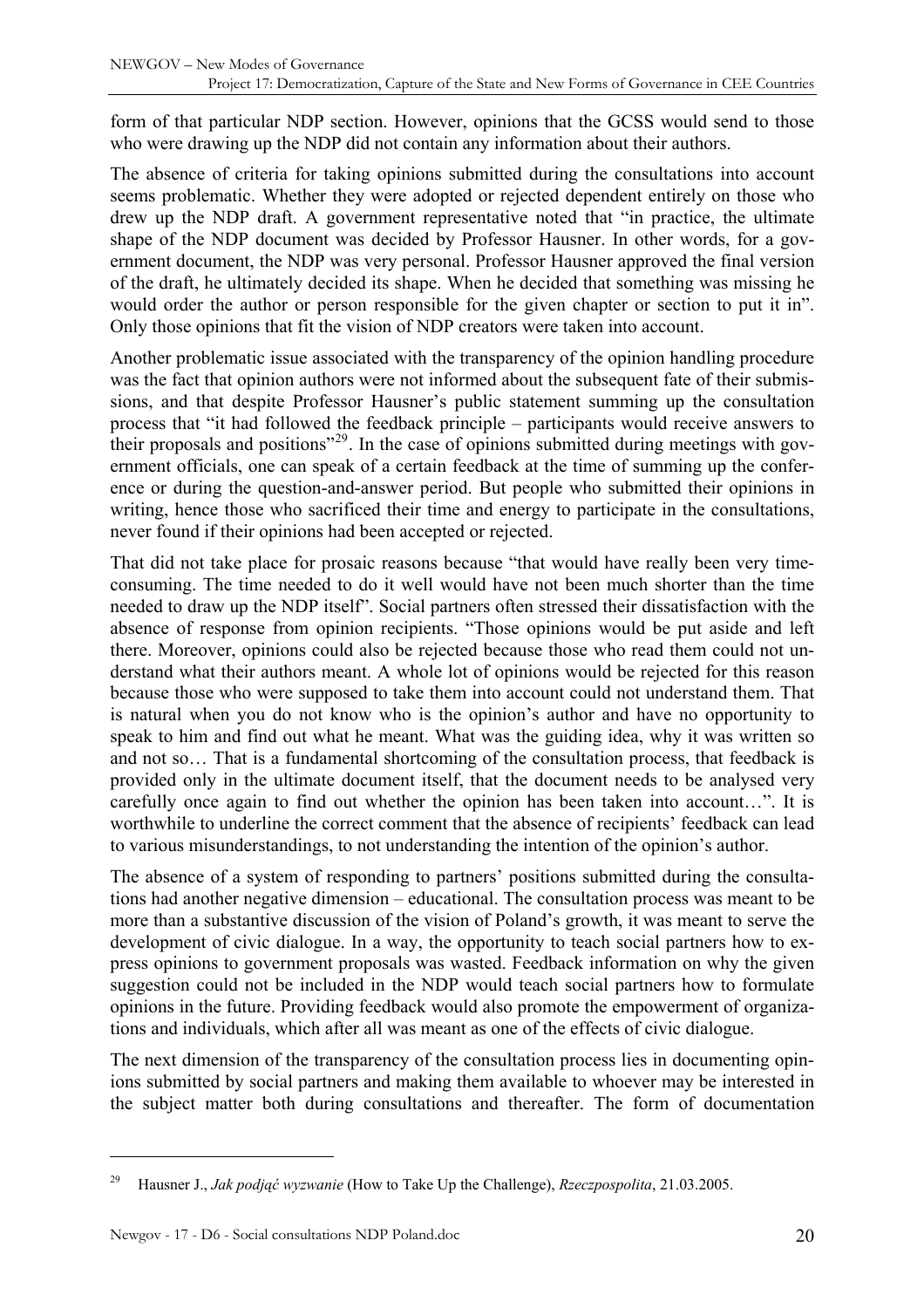<span id="page-20-0"></span>adopted by the government was a report on consultations, which consisted mainly of edited opinions.

Opinions were not quoted in their entirety. The shortcoming of this manner of documenting was that it did not provide any specific information about opinion authors but only about the broad community to which they belonged, e.g. agricultural organizations, NGOs, etc. It was not known if a particular opinion was submitted by 200 organizations or by two. When it was written "women's groups", we did not know whether it meant a coalition of nongovernmental organizations or a single voice of the academic community.

The government failed to establish a procedure for accessing opinions in the form they were submitted by social partners. There was no generally accessible list of all opinions submitted in writing. Professor Hausner did not assess the situation properly when he stated that "all government documents concerning the project and opinions expressed by participants in the discussion were universally accessible"<sup>[30](#page-20-1)</sup>. Public control of the content modified during the consultations due to pressure exerted by diverse groups was made quite difficult.

### **VII. Role played by Social Partners**

In the preamble to the National Development Plan we can read that "the objective of the consultations does not lie in receiving acceptance for government proposals but in launching a broad debate about the future of the country. Hence the need for participation therein of as broad representation of social groups and professional communities as possible". It is clearly stated that the debate, the involvement of social partners therein, is the main objective of the consultation process. Professor Hausner goes as far as underlining the significance of consultations to the process of building up and empowering the government's social partners. "The work on the NDP was pursued in a manner that promoted shaping a real regional partnership between the public administration, businesses, NGOs and the academic community<sup>[31](#page-20-2)</sup>.

The government listed those groups which "due to their statutory entitlements, social reach and reliability" became its most important social partners: trade unions, employer organizations, community and occupational agricultural organizations and agricultural selfgovernments, territorial self-governments, business associations, professional associations, non-governmental organizations, churches and religious associations, representatives of scientific communities $32$ .

Social partners were invited to conferences and meetings, and were encouraged to formulate opinions on the content of the NDP. "Representatives of the Entrepreneurship Council (which represents business associations), Public Benefit Activity Council (which represents NGOs), Convention of Marshals (which represents regional self-governments) and finally experts from the academic community<sup>[33](#page-20-4)</sup> took part in the work of the transministerial team which prepared the NDP and the accompanying documents.

The government expected a certain amount of involvement from social partners. "The consultation process was thought out in a manner that, on one hand, included compulsory elements,

<span id="page-20-1"></span> $30$  Ibid.

<span id="page-20-2"></span> $31$  Ibid.

<span id="page-20-3"></span><sup>&</sup>lt;sup>32</sup> Report on public consultations of the draft of the National Development Plan for 2007-2013, (2005), www.npr.gov.pl.

<span id="page-20-4"></span><sup>33</sup> J. Hausner, Kreowanie aktorów rozwoju gospodarczego, Paper presented at the17th Annual Meeting on Socio-Economics, CEU and Corvinus University of Budapest, Budapest, June 30 - July 2, 2005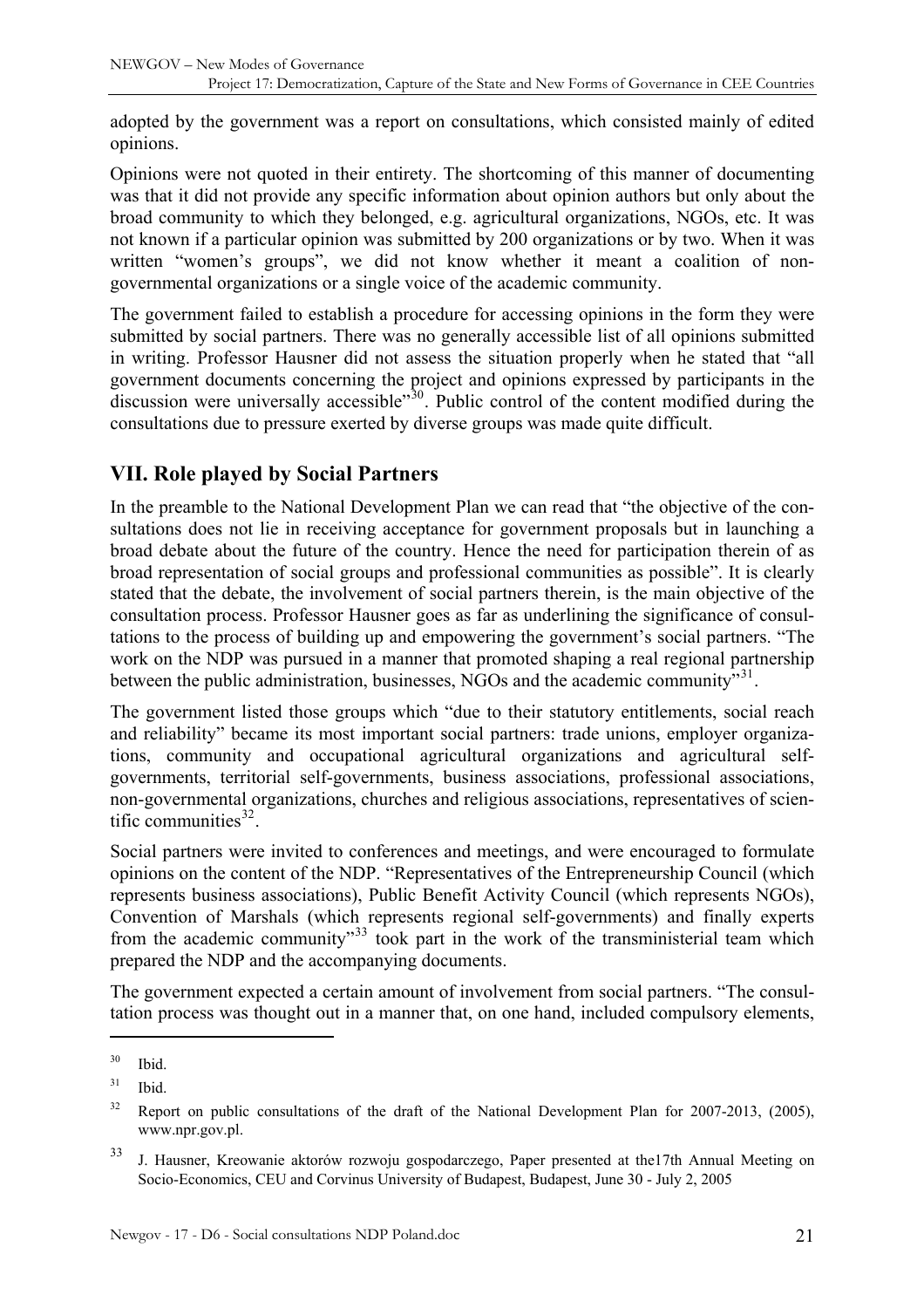i.e. conferences organized by the administration at the end of the process, and on the other hand, it was an invitation to communities that wanted to join the process, but on the condition that they would show their interest and themselves organize conferences and meetings. We were ready to participate in that. In the end, two communities that showed that interest were NGOs and business associations<sup>"[34](#page-21-0)</sup>. A very active and effective community was the cultural one: cultural organizations participated in the consultations in great numbers and coorganized them. Government members were disappointed with an exceedingly law involvement of the scientific community, which had only the initiative to edit an opinion prepared by the Polish Academy of Sciences. More involvement was also expected from organizations grouping territorial self-government units, not because they turned out to be passive but because the central government considered local self-governments as its main social partner by virtue of it benefiting most from the NDP policy.

#### **Motivations of social partners to participate in consultations**

There are a few main motivations that should have governed social partners toward involvement in NDP consultations: "interest awareness", routine consultation system, wish to build up the position of the organization or community as a potential partner of the public administration.

Most partners that put a considerable deal of effort and work into developing opinions on the NDP document were guided by the "interest awareness" of their community. They were convinced that the content of the NDP document was not only a general vision of the country's development but that its provisions would be translated into specific deeds in the future. Social partners' awareness of the importance of the NDP had its sources in the experience of the NDP 2004-2006, as illustrated by the tourism sector: "The previous NDP got rid of the Task 2.6, combined it with culture and deprived tourism of notification for a year and a half. Indeed, the tourism industry has been receiving document notifications only now. As a result, the Polish tourism industry has no access to funds available under the Integrated Regional-Development Operating Program, it is totally deprived of financial assistance as the only country joining the European Union". To prevent this situation from happening again, the tourism industry became a very active participant in the consultations and was directly involved in ensuring that the rightful place was reserved for tourism in the document. Similar motivations guided the business community: "It is evident from statements made by the business community, at least by its leaders, that these processes must not be disregarded because they may bring real practical results, results in the form of real spending money<sup>[35](#page-21-1)</sup>. Nongovernmental organizations also understood that the NDP was the base of a system of spending resources received under EU structural funds and that the share of resources handed to NGOs would depend on the importance given to the development of civic society in the NDP.

Another important motivation behind the participation of social partners in the consultations was the wish to empower their communities vis-à-vis the public administration. As one of NGO representatives said: "the objective of our participation in the consultations was not as much the document itself as our resolve to demonstrate that we represented a certain strength (...). In a way we wanted to show ourselves off, not for the sake of self-promotion but to dem-onstrate the weight of our sector"<sup>[36](#page-21-2)</sup>.

<span id="page-21-0"></span><sup>&</sup>lt;sup>34</sup> Interview with a high-ranking Economy Ministry official.

<span id="page-21-1"></span> $35$  Ibid.

<span id="page-21-2"></span>Interview with a non-governmental organization worker.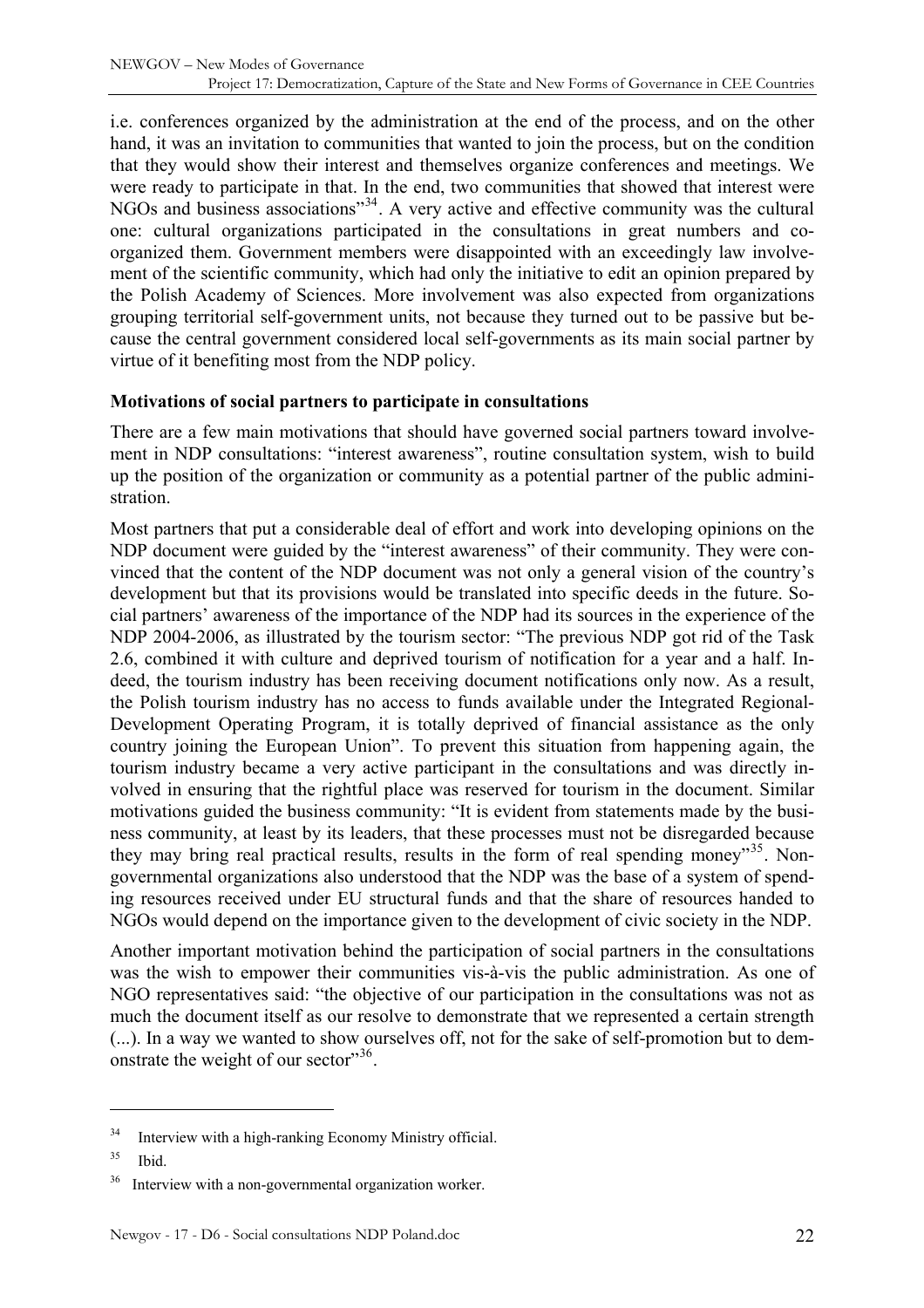There also existed social partners who consulted on government documents within the framework of their statutory responsibilities and were experienced in doing it. The submission of opinions on legal acts and program ordinances was an element of their daily working routine.

#### **Social partners' strategies of action**

Social partners chose various strategies of participation in the process of consulting on the NDP draft. Some acted unilaterally, but those who cared for their position to be forced through rather than just wanted to find out what the NDP was about tried to build coalitions. Cooperation, creation of coalitions, was either initiated by social partners at the grassroots level or was in a sense inspired and supported by the government.

The grassroots mobilization of social partners is well illustrated by the NGO example. Some non-governmental organizations decided that the role of civic society must be stressed in the NDP and a similar involvement was demonstrated by non-governmental environmentalist organizations. Their engagement in the consultations did not require any particular encouragement or support from the public administration.

The so-called "infrastructure" NGOs, i.e. those whose task is to develop the NGO sector, provided a consistent support to non-governmental organizations which participated in the consultations so as to make that participation easier. Their two main undertakings consisted in appointing the Secretariat for NDP Consultations and organizing a micro-grant competition for NGOs wishing to prepare NDP consultative meetings for NGO representatives.

The Secretariat was created in the Forum for Non-Governmental Initiatives because of the conviction that the NDP "was a very complex document and that no NGO would want to become involved in its examination unaided. So we needed to create a body that would encourage NGOs to look into the document and help them scrutinize  $it^{37}$  $it^{37}$  $it^{37}$ . That initiative was put into service at the very beginning of the consultation process. Consequently, its originators held a well-grounded conviction that NGOs would not be able to act as government's social partners without assistance. The Secretariat acted as a sort of mediator between the government and NGOs. As one NGO representative stated, it prepared "cribs" meant to help NGO workers in understanding the NDP, which had the form of summaries of themes raised in the NDP and briefs focusing on specific areas, e.g. culture.

The Secretariat opened a website dedicated to the NDP, which provided information and studies important to NGOs. It was also used as a medium informing about the course of consultations, forthcoming meetings, etc.

The Secretariat was located in Warsaw but, for the purpose of increasing its impact, it collaborated with *Structural Fund Liaison Officers*, who assist NGOs in every province in acquiring EU funds. Their role was to "encourage NGOs to become involved in consultations at the regional level, to participate in regional meetings and say their piece.<sup>[38](#page-22-1)</sup>

The second initiative aimed at encouraging NGOs to join in NDP consultations was a microgrant competition for organizations wishing to hold NDP consultative meetings. The competition was administered by the SPLOT Network and financed by a non-governmental source, the Polish-American Freedom Foundation. Micro-grants supported initiatives taken up by NGOs that operated on a regional scale. Consultative meetings could concern regional topics

<span id="page-22-0"></span><sup>&</sup>lt;sup>37</sup> Interview with an NGO representative.

<span id="page-22-1"></span> $38$  Ibid.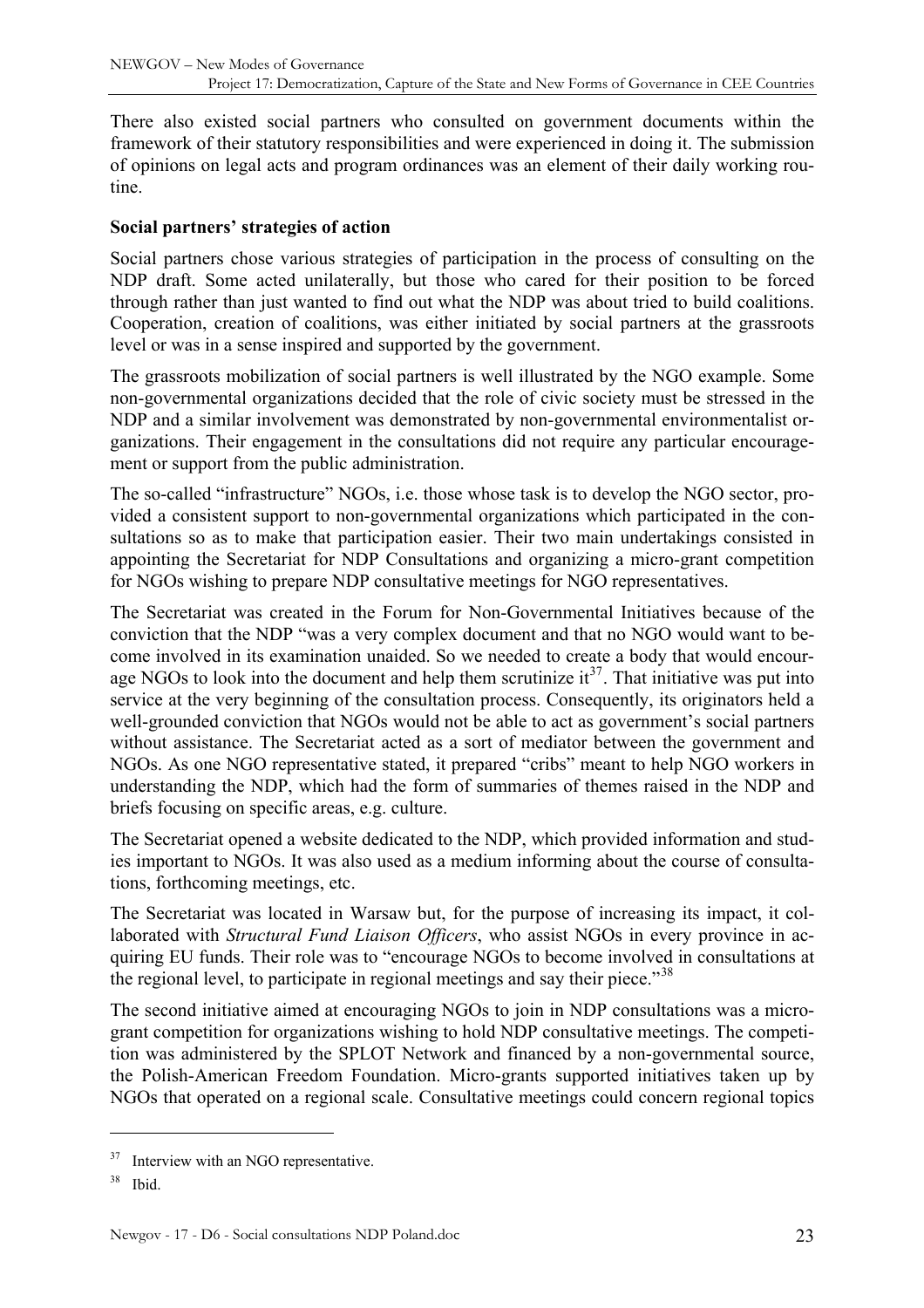and other selected issues, provided that they were associated with the NDP 2007-2013. Activities proposed by applicants could take place only once (conference, seminar, preparation of an expert opinion or meeting with an expert) or be a series of consultative events. Thirtyone consultative meetings were organized in all provinces. Their organizers believed that "a great amount of suggestions submitted at those meetings found their way into the NDP version adopted in September".

The effectiveness of the impact of the NGO community can be linked to the fact that a member of the Forum for Non-Governmental Initiatives, Kuba Wygnański, took part in the work of the Interministerial Team in Charge of the NDP. Hence he was a member of the most important body responsible for the creation of the NDP and, consequently, was current on gov-ernment activities and plans<sup>[39](#page-23-0)</sup>, knew about them earlier than the general public. That made it possible for the NGO community to have a greater impact on the NDP content.

One of the sources of the NGO community's success in the consultation process can be undoubtedly traced to the charisma of the leader, Kuba Wygnański, who has been enjoying a great amount of respect both in non-governmental organizations and in the government administration. He was able to initiate activities that supported the ability and willingness of the NGO community to participate in the consultations and convince the government that nongovernmental organizations were a serious partner indeed. The participation of more than  $1200$  NGO members<sup>[40](#page-23-1)</sup> in the consultations was a result of having created an effective NGO support infrastructure. Various available support measures were effective precisely because their organizers had a good knowledge of obstacles impeding the NGO community from joining the consultation process and because they had at their disposal instruments equal to the task.

In addition to acquiring an infrastructure of support from institutions ready to become involved in the consultations, the NGO community responded as a rightful partner to the government's encouragement to hold various types of meetings. As one government member stated in this connection, "it was an invitation to communities that wanted to join the process, but under the condition that they themselves demonstrated initiative by organizing confer-ences, seminars, etc."<sup>[41](#page-23-2)</sup>. This said, it needs to be noted that the "partnership" was possible because a non-governmental foundation had assigned its own resources to the organization of these events. The involvement of the NGO community in the consultation process was made possible by that funding.

Within the framework of public consultations, non-governmental partners chose the strategy of cooperation despite the perceivable reluctance of the government side to engage in a consistent and substantive dialogue with NGOs. An example of that is provided by environmental NGOs which launched a process of scrutinizing the NDP within their own community precisely because a meeting with the Environment Ministry convinced them that the government did not view them as an equal partner. That suspicion was a result of the form of consultations selected by the Ministry. There was only one conference at which government officials would rather inform invited partners than engage them in a substantive discussion. That experience swayed environmentalist NGOs to establish a coalition that worked out the community's own response to NDP provisions. Workshops were organized and paid for by environmental NGOs themselves (with the help of a foreign grant!). The outcome was a 60-page document

<span id="page-23-0"></span><sup>&</sup>lt;sup>39</sup> That team was responsible for the ultimate shape of the NDP.

<span id="page-23-1"></span><sup>&</sup>lt;sup>40</sup> As estimated by the Forum for Non-Governmental Initiatives.

<span id="page-23-2"></span><sup>41</sup> Interview with a high-ranking Economy Ministry official.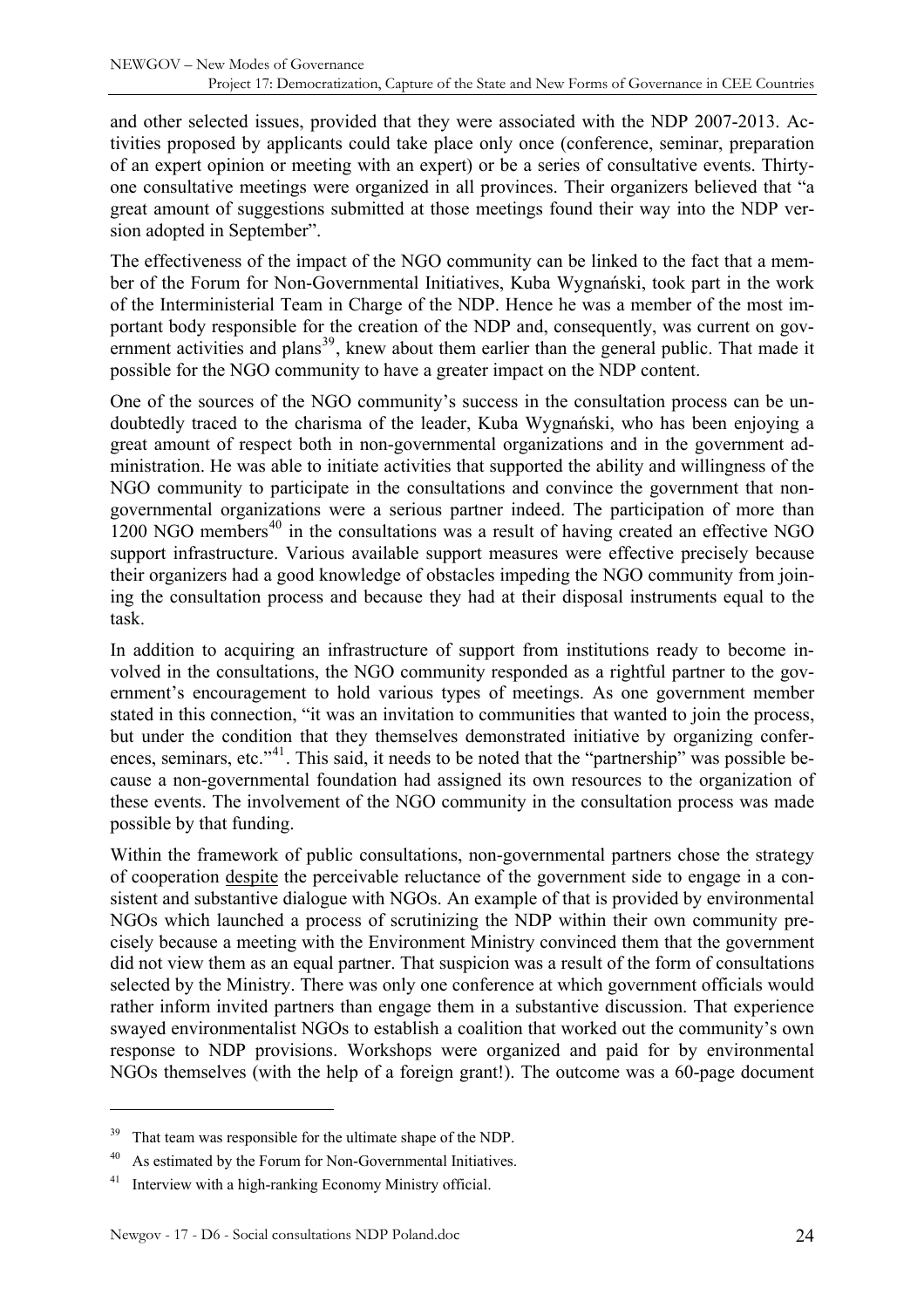entitled *Our vision of Poland at the time of preparation of the National Development Plan for 2007-2013: the position of environmentalist non-governmental organizations*. The document sketches out a general vision of Poland's development and the position of environmental protection therein. Moreover, it discusses areas such as transportation, energy, waste, water, nature, rural development. The effective preparation of this document is an outcome of earlier experiences acquired during the consultation process and collaboration of experts in the given field during the development of the position paper.

Authors of the document delivered it to the Environment and Economy Ministries, but received no feedback. From a comparison of their postulates with the NDP draft they deduced that none of their suggestions had been taken into account. Why? They do not know. Obviously, the partner who had taken seriously government declarations about the principle of partnership had been totally dismissed.

The example of environmentalist NGOs showed that the efficacy of submitting opinions did not depend only on the competence and involvement of those who submitted them, but also to a large degree on the willingness of government officials responsible for the given area of the NDP to take these opinions into account.

This is confirmed by the case of tourism industry organizations which worked on the NDP in full cooperation with the Economy Ministry Department of Tourism. Here, it was the government side that initiated and propelled public consultations – it mobilized social partners and gave logistical support to their work.

The Department solicited partners' cooperation as early as at the stage of the work on NDP assumptions. "The Department of Tourism co-financed three smaller projects, sort of working seminars directed at specific sectors, because we wanted these sectors to contribute their postulates to the discussion of NDP assumptions." In other words, the government paid for meetings of communities associated with the tourism industry - marshal's offices, travel agencies, NGOs – so that they could work out their own position. The government initiative was founded on the conviction that a stimulus in the form of specific meetings and invitations was needed for its partners to be able to take up cooperation.

It is important to note that Department officials routinely submit important documents to public consultation. Hence, their knowledge of groups with an interest in tourism is quite good. They are governed in the practice of consulting partners by the conviction that "a document submitted to broad consultation becomes an endeavour of the entire tourism industry. The industry feels co-responsible for it, is proud that it has been able to work out joint provisions, defends them, tries to make them as beneficial to the industry as possible. It is our common creation and the industry identifies with  $it^{\prime42}$  $it^{\prime42}$  $it^{\prime42}$ .

In this case, the process of consultation covered not only "compulsory" industry conferences but also work on the NDP within the Tourism Council – Economy Minister's advisory body responsible for tourism – and an informal team composed of social partners and departmental officials, which formulated NDP provisions relative to tourism. On the social partner side, "the lobbying was quite assertive. For example, we met with Deputy Premier Hausner twice at "mini-conferences" to discuss problems associated with tourism. Our community is trying to make its issues known, ensure that tourism finds its way into all strategic documents, make a space for ourselves".

<span id="page-24-0"></span>Interview with an Economy Ministry official.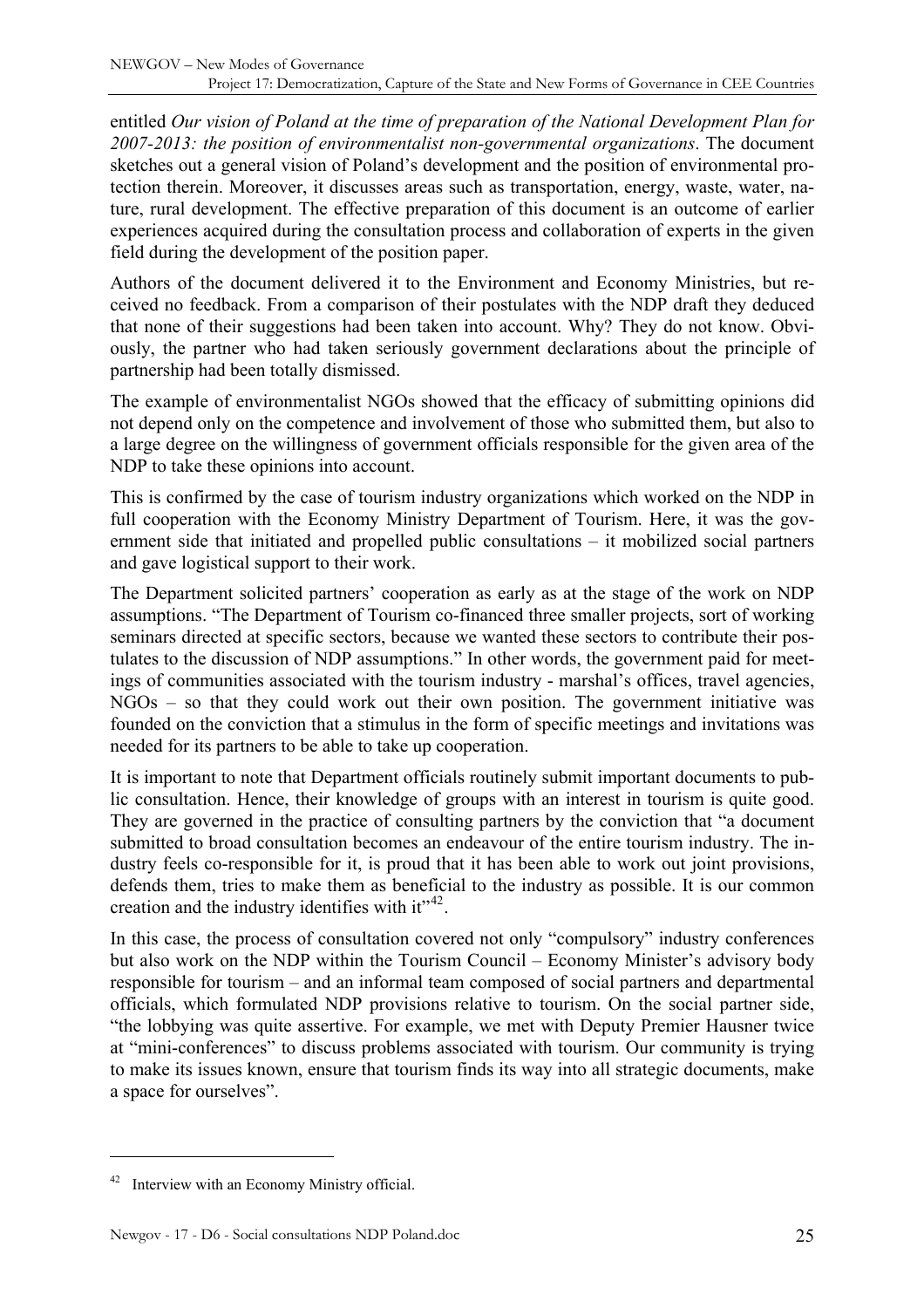The Department also took upon itself the task of informing its partners of the progress made in the consultations. Its website featured successive versions of the NDP. Its officials on the interministerial team also kept watch over tourism issues being included in the draft of the NDP.

Departmental partners, i.e. tourism industry organizations, possessed resources which enabled them to formulate substantive proposals for the NDP, valuable to the government. These re-sources included expert knowledge<sup>[43](#page-25-0)</sup>, but also experts' willingness to work on NDP provisions, borne out of the understanding of future profits resulting from forcing through provisions beneficial to the industry. Despite the availability of these resources, the government provided financial support to the preparation of expert opinions, which became the basis of NDP provisions related to tourism.

In this case, the tourism industry and the Department of Tourism had a common goal: to increase the significance of tourism in the NDP. That mobilization was a result of the experience of the preceding NDP 2004-2006, where issues associated with tourism had been overly dispersed. A higher rank given to tourism in the NDP is expected to translate into operating program resources for social partners and, for the Department, into a higher rank given to tourism as a branch of the economy, which, according to departmental employees, has so far been neglected.

The effectiveness of social partners' involvement depended on the mobilization of the community, its experience in submitting opinions on government documents and its resources – both financial and substantive.

#### **What benefits did social partners draw from participation in the consultations?**

Benefits to social partners can be divided into four types: specific legislative provisions, promotion of the community or organization, community integration and acquisition of knowhow.

Most satisfied with participation in NDP consultations were those social partners who were able to introduce provisions commensurate with their interests. The benefit then lied in the hope that the content they have been promoting would translate into specific measures included in operating programs, which in turn would benefit their community. It should be noted that many social partners, also those who have been "effective", were sceptical about the chances of the NDP coming into force: "I have already participated in many such consul-tations. We talk, consult, and at the end there are no executive documents."<sup>[44](#page-25-1)</sup>

As a result of participation in NDP consultations, many institutions obtained the status of a partner of the public administration. Their involvement demonstrated by way of organizing meetings, formulating opinions, helped to prove that they could act professionally and that their opinions were worthy of consideration. Their entire community benefited from it: "It's another small step, another activity aimed at making the society aware what is the purpose of non-governmental organizations<sup>7[45](#page-25-2)</sup>. The participation in NDP consultations is a sort of *laissez-passer* to future cooperation with the government.

<span id="page-25-0"></span><sup>&</sup>lt;sup>43</sup> Experts engaged by the tourism industry were specialists from EU member states experienced in incorporating the priorities of the industry into strategic documents in their own countries.

<span id="page-25-1"></span><sup>44</sup> Interview with an NGO representative.

<span id="page-25-2"></span><sup>45</sup> Interview with a territorial self-government official.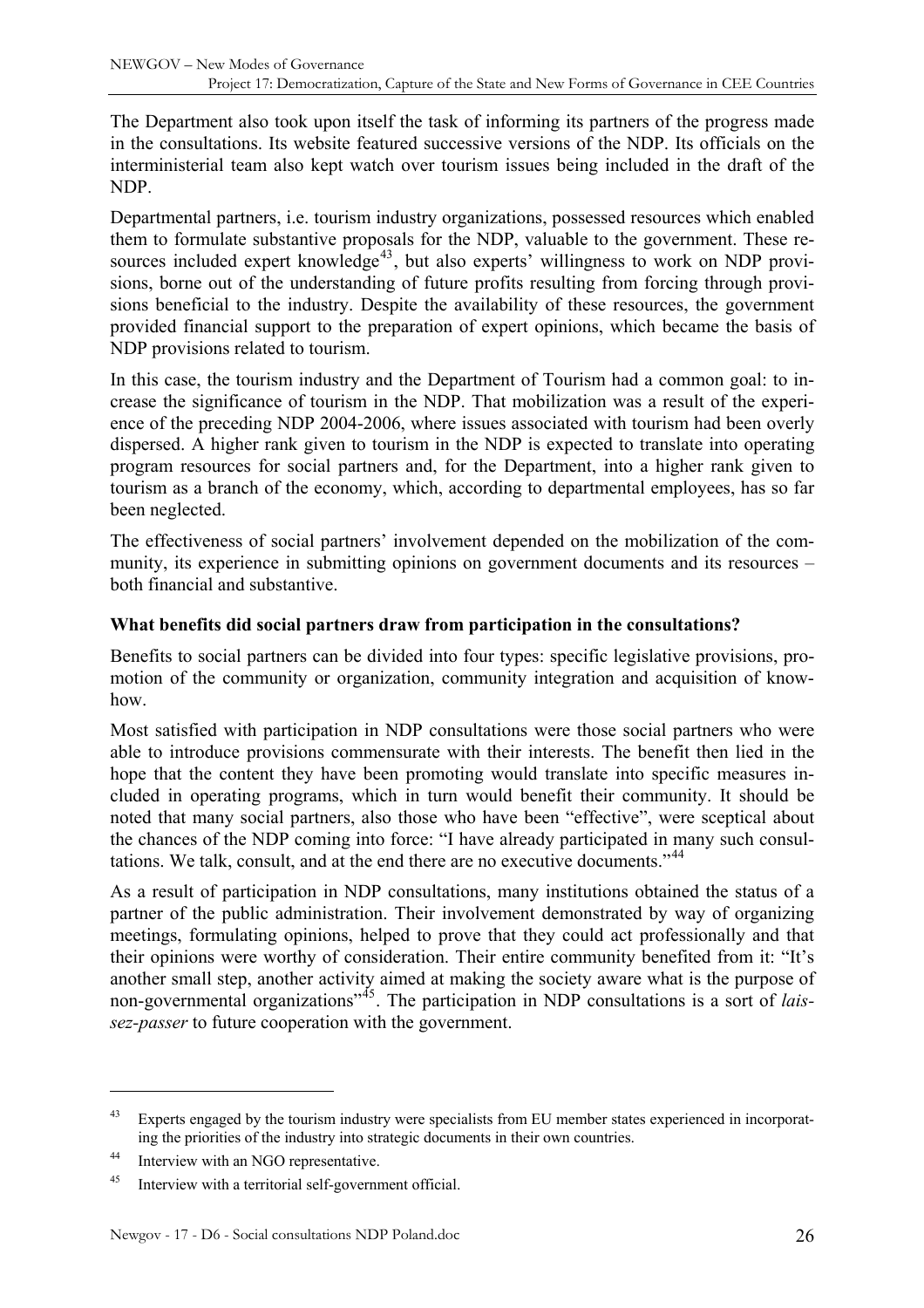<span id="page-26-0"></span>The participation in NDP consultations made it easier to promote individual players – they became recognizable, achieved the rank of expert. In effect, "for us, the benefit of such broad consultations is that we acquire a whole new group of potential clients<sup> $146$  $146$ </sup>.

Some communities were not able to sway the government to their suggestions despite their involvement in the consultation work. However, they considered the fact itself of having worked successfully together on a joint position with respect to the NDP as beneficial. As a result of that work, the community became better integrated. In addition, representatives of different organizations found out that they had goals and visions in common. The work on the assessment of the NDP contributed to a higher quality of cooperation within the community.

Some social partners achieved "educational" benefits from their participation in the consultations. One of the respondents said the following: "we found out that something like this is in the works, we became familiar with future directions of the development of our country and individual branches of its economy". These organizations do not see as yet direct benefits of being interested in the NDP but believe that they are obligated to be well informed. Such attitude is common among territorial self-government representatives who participated in consultative meetings.

# **VIII. Legitimization**

# *I understand legitimization as the process of social identification.*[47](#page-26-2)

One of the goals of public consultations of the draft of the National Development Plan for 2007-2013 was to obtain societal legitimization of the vision of Poland's development inscribed therein. As a government representative has said, "we wanted to prepare it in a manner that would provide (…) a sense of ownership broader than only within the government administration or within a group of experts that could have written such text". This sense of ownership can be otherwise defined as an identification of social partners with the NDP document.

The weight given to social partners' identification with the NDP is associated with two prerequisites determining the execution of the plan. One, minimal, refers to the acceptance of the document by a government that was formed after the autumn parliamentary election and that is composed of members of the Law and Justice opposition party. Jerzy Hausner spoke about that: "As we embarked on the work on the NDP we asked ourselves the question how should we prepare it so that it would not be rejected by the next government"<sup>[48](#page-26-3)</sup>. The other reason why NDP's legitimization was important refers already to the implementation of the concept of development the document contains and is expressed in the conviction that support and understanding of its provisions will translate into the wish and ability by social partners to use the document and developmental instruments inscribed therein. "We decided that it should be a social/civic/territorial plan and not one imposed from above by the central government. That compelled us to treat all sides participating in its consultations as equal partners. So that they would all become its creators and implementers, and so that they could execute it in the fu-ture".<sup>[49](#page-26-4)</sup>.

<span id="page-26-1"></span><sup>&</sup>lt;sup>46</sup> Interview with an NGO representative.

<span id="page-26-2"></span><sup>&</sup>lt;sup>47</sup> Interview with a high-ranking government official.

<span id="page-26-3"></span><sup>48</sup> Hausner J., *Jak podjąć wyzwanie* (How to Take Up the Challenge), *Rzeczpospolita*, 21.03.2005.

<span id="page-26-4"></span><sup>49</sup> Ibid.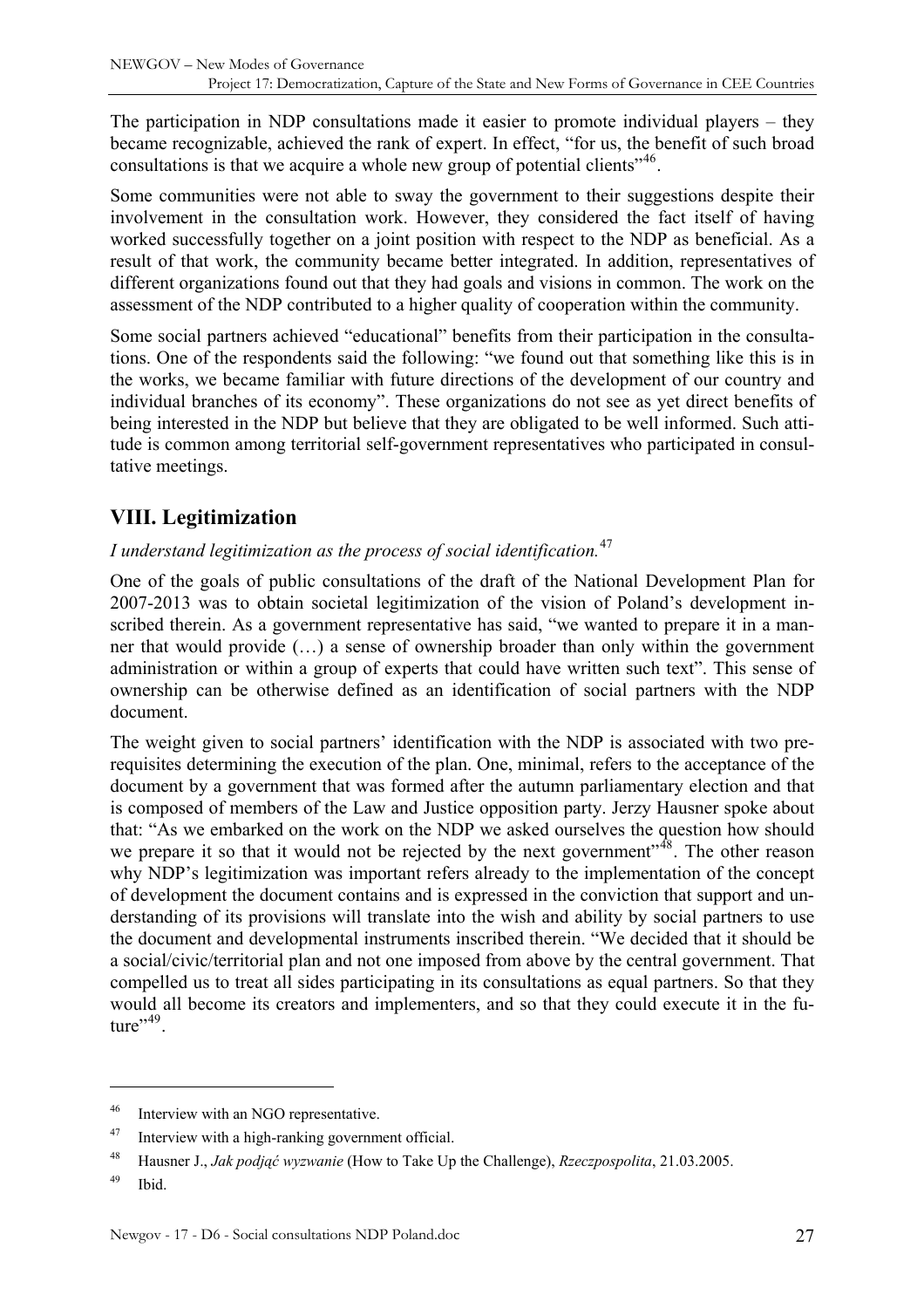All respondents approved and were satisfied with the very fact of the existence of NDP consultations, of being kept informed about them and of the government's declared openness to opinions and suggestions. All considered that public consultations in the legislative process were an important element of governance. In this sense, the civic dialogue as a method of governing promoted the feeling among social partners that the proposed legislation had to be correct if the government opened it to public scrutiny. It contributed to the transparency of public life, and that also seems to have been the intention of the government when it stressed its resolve to take the strategic plan of the country's development out of the office and into the street. As one government official said, "we treated the term 'national' very seriously – 'na-tional' meant created by the nation, that is by the people and not only by the government<sup>[50](#page-27-0)</sup>". The NDP consultation process was conducive to legitimizing government activities as a whole.

On the other hand, the process had no effect on social partners legitimizing the plan itself. That sense of "owning" the NDP to which we have referred earlier would fully depend on the outcome of consultations and the final version of the plan.

In other words, the public identification with the NDP would depend on how social partners participating in the consultations assessed their outcome and on the ultimate content of the plan.

Those groups whose suggestions the government had taken into account had the sense of "owning" the NDP. Respondents from the tourism industry were such a group. Tourism organizations participated in the entire process of consultations – from developing its initial assumptions to writing its draft – on a large scale and consistently. As a result, the new NDP gave much more attention to tourism than the NDP 2004-2006. This is why social partners called the NDP "theirs" and said that they would "defend it". Also NGOs could feel satisfied with the outcome of the consultations as their role had increased significantly after their proposals had been taken into account. As a result of the consultations, "NGOs had a say in most areas of activities where they should have a say. Why is that important? Because operating programs that are now being prepared ensue from the NDP and NGOs may expect to become beneficiaries of funds assigned to these activities. There is a direct link between the two<sup> $51$ </sup>.

However, in those cases when social partners were disappointed with the process and outcome of the consultations there was no increased legitimization of the NDP. A reverse situation is illustrated by the example of environmentalist NGOs. The community was very open to participation in the consultations but it decided that their form (large-scale conferences) would not promote a substantive discussion. Therefore, they took upon themselves to create conditions favourable to a substantive debate of the NDP and work out specific and cohesive comments on and proposals to the NDP draft. The full position paper prepared by environmentalist NGOs was transmitted to the government. However, environmentalist NGOs received no feedback as to whether their suggestions would be taken into account. At the end of the consultation period, they compared the NDP draft and the version adopted in September, and noticed that not only their proposals had not been included but in many areas the NDP had been modified to their detriment. Consequently, in this case, environmentalist organizations could not identify with the NDP precisely because they had participated in the consultations, knew the document and gave it poor marks. The vision of Poland sketched out in the NDP was incompatible with their vision.

<span id="page-27-0"></span><sup>50</sup> Interview with a high-ranking government official.

<span id="page-27-1"></span><sup>&</sup>lt;sup>51</sup> Interview with an NGO representative.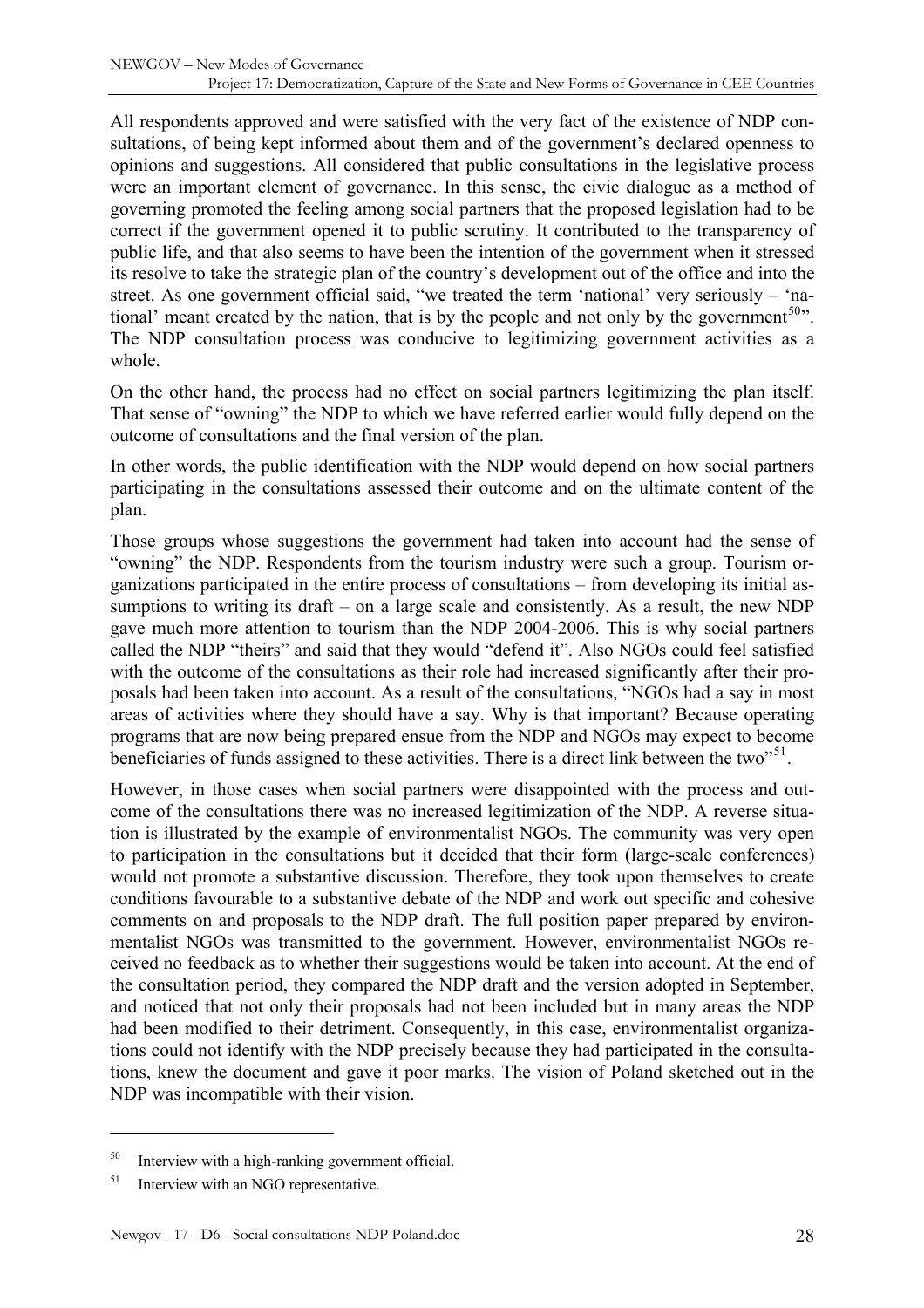<span id="page-28-0"></span>A similar attitude transpires from responses provided by territorial self-government representatives. They often sensed that despite the government declared intention to continue decentralizing state activities, no care had been taken to find the mechanisms which would make that decentralization possible.

 Sometimes social partners identified with the NDP even when their suggestions had not been taken into account. The procedural aspect of the consultations also contributed to NDP legitimization. For some NGO representatives, the very fact of NGOs having been invited to consult on the document and, thus, being included them in the decision-making process was enough to identify with the NDP. In this case, an NGO would participate in consultative meetings and draw up its opinion, but then it would not check if the government took that opinion into account. When the participation in the consultation process was the goal in itself, then only the fact of conducting consultations legitimized government activities and the NDP.

The issue of legitimization of the National Development Program for 2007-2013 is also associated with the question of social partner representativity. To what extent did the comments submitted by non-governmental organizations, companies and individuals that the government took into account meet the criterion of representativity? Of course, it is legitimate for the government to draft a vision of the country's development since it is a democratic institution whose composition and program are determined by election results. But the issue is not as unequivocal when it comes to the role played in moulding such important legislation by government's social partners. The government represents all citizens, but who is represented by various groups that have been submitting their opinions? The issue of representativity in this meaning of the term was solved with respect to the trilateral dialogue in the Act of 2001 on the Trilateral Commission. In that legislation, opinions relating to government budgetary policies could be submitted only by organizations that met objective representativity criteria. Members of the Commission had a social mandate to express opinions on behalf of the community they represented.

Meanwhile, public consultations concerning the NDP draft were guided by the principle of equality – anybody interested could participate in the consultations<sup>[52](#page-28-1)</sup>. "…Take comparisons, for example. We tried to take into account every opinion, I repeat - every one, but if John Smith's opinion was the same as that of a representative community, we did not put them together automatically. Only sometimes we would say that a certain opinion was expressed by regional self-governments and individuals. That they shared that opinion or that the opinion referred to the same issue. But John Smith's opinion would be nevertheless forwarded to the person who was responsible for the given area<sup> $553$  $553$ </sup>. Whether an opinion was taken into account or not depended on whether its content fit the whole of the document. An opinion expressed by a single organization could carry the same weight as an opinion expressed by a federation of organizations. Indeed, no representative criteria were applied in the consultation process.

# **IX. Effectiveness of Consultations[54](#page-28-3)**

 $\overline{a}$ 

We will examine the effectiveness of the process of consulting the draft of the National Development Plan for 2007-2013 in the context of the quality of the document itself and objectives established for that process by the government and social partners.

<span id="page-28-1"></span> $52$  A version of the draft National Development Plan submitted for consultations in January 2005, www.npr.gov.pl. Consultation principles are set out in its preamble.

<span id="page-28-2"></span><sup>53</sup> Interview with a high-ranking government official.

<span id="page-28-3"></span><sup>&</sup>lt;sup>54</sup> This chapter was written jointly with Anna Bendo, an intern at the Institute of Public Affairs.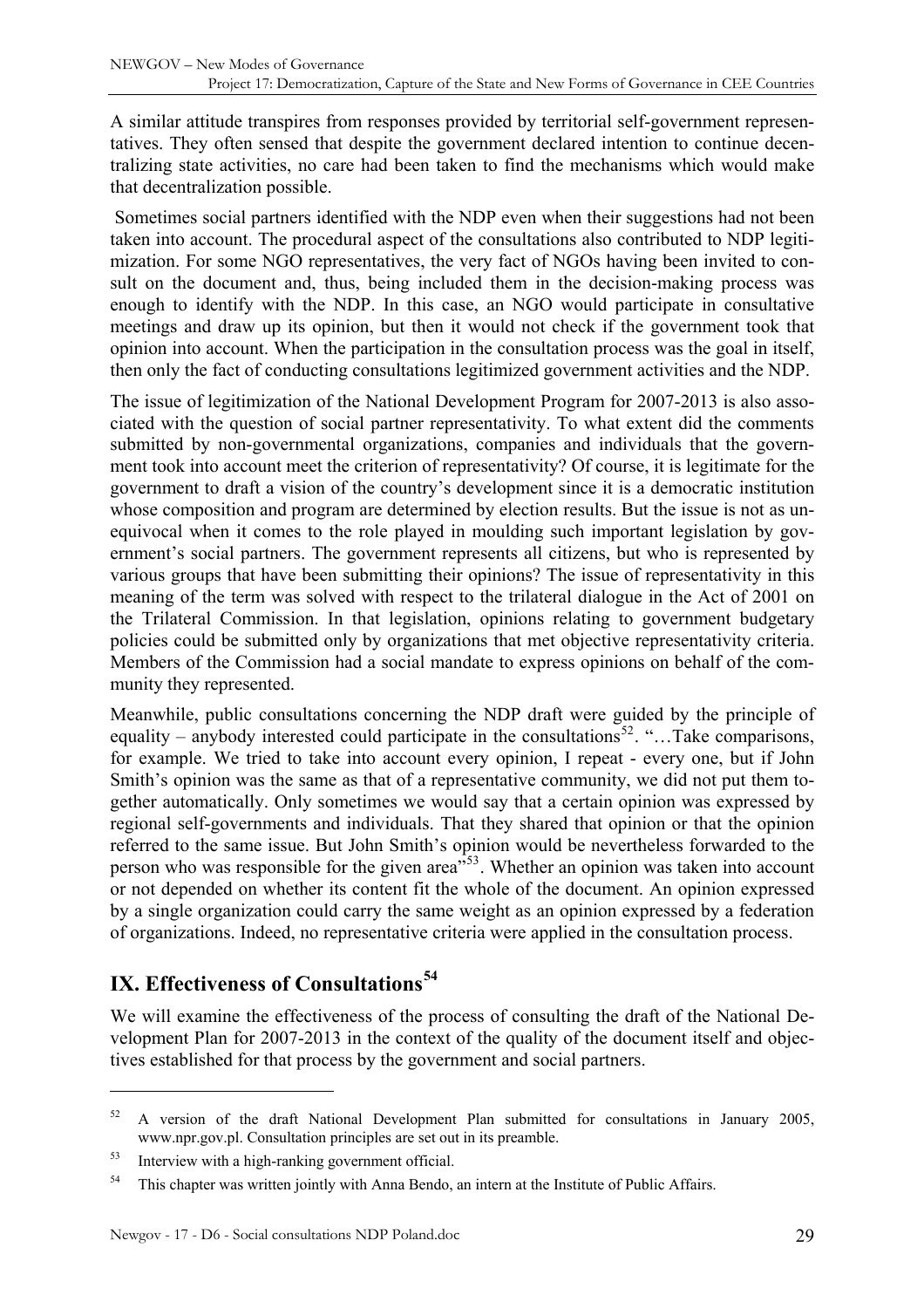The effectiveness of consultations in relation to the NDP quality can be evaluated by finding out to what extent its final version improved in comparison to the initial version submitted to consultations.

**The NDP did not change very much as a result of consultations**, "in fact, the level of changes was moderate. Comments submitted during the consultations did not cause any fundamental or radical changes. Only certain aspects that had been omitted in the initial version and were now brought to the government's attention were added<sup>"[55](#page-29-0)</sup>.

Most important changes referred to the reduction of priorities from ten in the draft to six in the final version. That was a major change since an overly large number of priorities had been one of the charges made against the NDP in the past. In practical terms, all that happened was that priorities belonging to related areas were joined under one name. One priority is new: *Good Governance*. *Export* and *Market Protection* priorities were deleted, but activities planned thereunder found their way to the final version of the NDP. It is just the number of priorities that has changed.

The other noteworthy change was the reduction of the number of directions - from 31 in the draft to 24 in the final version. Direction names changed quite a bit. If one assessed the document only on the basis of direction names, one would have the impression that much more stress was put in the final version on issues of employment, civic activization and mobility, as well as education.

The effects of consultations indicated above show that there had been no reason to fear that the process of submitting opinions would cause the content of the document to bulge by way of adding provisions representative of the interests of particular groups, probably also because "already at the start of the process the document was sort of watered down, far from ideal...<sup>5[56](#page-29-1)</sup>

Still, as a government official who helped to draw up the NDP pointed out, "from the viewpoint of methodological purity, for the document to become a model example, it should probably be more focused"<sup>[57](#page-29-2)</sup>.

As far as the basic division into chapters is concerned, the two versions are very similar. The only difference is that a completely new chapter appears in the final version: *International, Border and Neighbourhood Dimension of the NDP*.

The structure of the *Preamble* and the chapter *Axiology, Mission and Strategic Objectives and Priorities* is the same, the content is essentially unchanged besides the priorities. The chapter *Socio-Economic Background* was expanded by a few sub-chapters, but they only serve as introductions to activities planned in various areas and set out already in the draft. Certain directions were reduced to the rank of activities under other directions, for example *Improvement of the Export Offer and Terms, Reinforcement of Market Mechanisms in the Economy*. New directions appeared: *Assistance, Rehabilitation and Activization of the Handicapped, Building a Support System for Seniors and Persons Requiring Care, Raising the Quality of Public Administration*.

In general, it is safe to say that in some areas the provisions were made more specific and in some others – more general. A whole new direction was added concerning the handicapped,

<span id="page-29-0"></span> $55$  Interview with a high-ranking Economy Ministry official.

<span id="page-29-1"></span><sup>56</sup> Ibid.

<span id="page-29-2"></span> $57$  Ibid.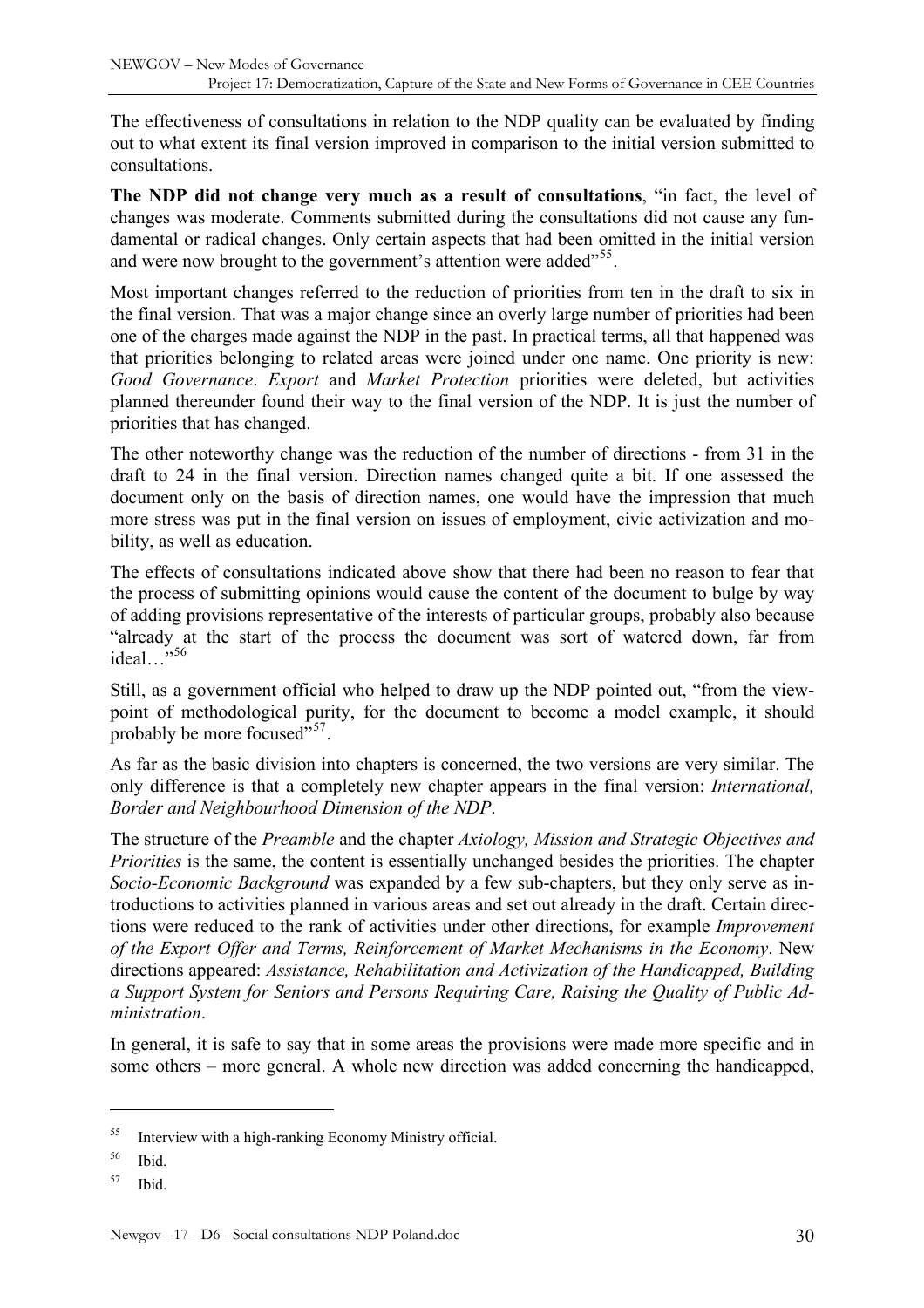and provisions relative to seniors and persons requiring care were expanded. Since these topics would appear among comments submitted by NGOs, one can presume that the changes ensued from the consultation process.

The chapter *Proposals of Institutional Changes Conditioning the NDP Execution* was expanded by a (very short) sub-chapter entitled *Civic Dialogue and Social Participation*, which can be ascribed to the involvement of the non-governmental community.

The effectiveness of the consultation process for the government can be assessed through the quality of the achievement of its objectives.

Let us recall that the government planned to render the decision-making process more public, inform about the NDP, ensure that main social partners identified with it, obtain public support which would translate into acceptance and execution of the NDP by the successive government, and promote the awareness of the importance of strategic thinking in Poland.

The answer to the question whether consultations assured a favourable attitude of the current government to the NDP prepared by Marek Belka's cabinet is rather negative. The government led by Kazimierz Marcinkiewicz is working on a document called the Country's Development Strategy, which is meant to replace the NDP. However, much content of the NDP will be included in the CDS.

The absence of declarations by the Marcinkiewicz cabinet as to the approval of the NDP for 2007-2013 and the missing will to implement it may also ensue from the fact that there is no unequivocal support for it among social partners. Indeed, only those groups identify with it that agree with its content. That agreement is by no means universal. From the most important partners in NDP implementation – territorial self-government employees – one can hear that the NDP is a "compendium of wishful thinking and, the truth be told, the chance for implementation of some of its provisions is rather questionable. I can only speak from the perspective of the territorial self-government, and at that level the document is not methodologically and conceptually cohesive. From the very beginning of the document there is the theme of state decentralization and local self-government empowerment, creation of conditions for local self-governments where they could execute their tasks, also pro-development tasks, and coordinate pro-development tasks in their region. But, in reality, besides these declarations, there is no one word in the document proving that these conditions will be indeed provided. Yes, the document presents instruments needed to achieve these goals but it lacks consis-tency"<sup>[58](#page-30-0)</sup>.

The objective of making the process of setting out developmental goals for 2007-2013 public was achieved in the sense that communities indicated by the government were indeed informed of the fact of the NDP being prepared and their representatives were able to become familiar with its content if they were interested in it. It seems, however, that the NDP as a document did not become an element of public knowledge. This happened mainly due to little participation by the media, including public radio and television, in the creation of a topical public debate.

Consultations also had an "informing" objective. "First and foremost, to show that such thing existed, that there was something to discuss"<sup>[59](#page-30-1)</sup>. That information was addressed to communities selected by the government rather than to the general public. As a territorial selfgovernment official noted, the fact that information about consultations was available mainly

<span id="page-30-0"></span><sup>58</sup> Interview with a territorial self-government official.

<span id="page-30-1"></span><sup>59</sup> Interview with a Social Policy Ministry official.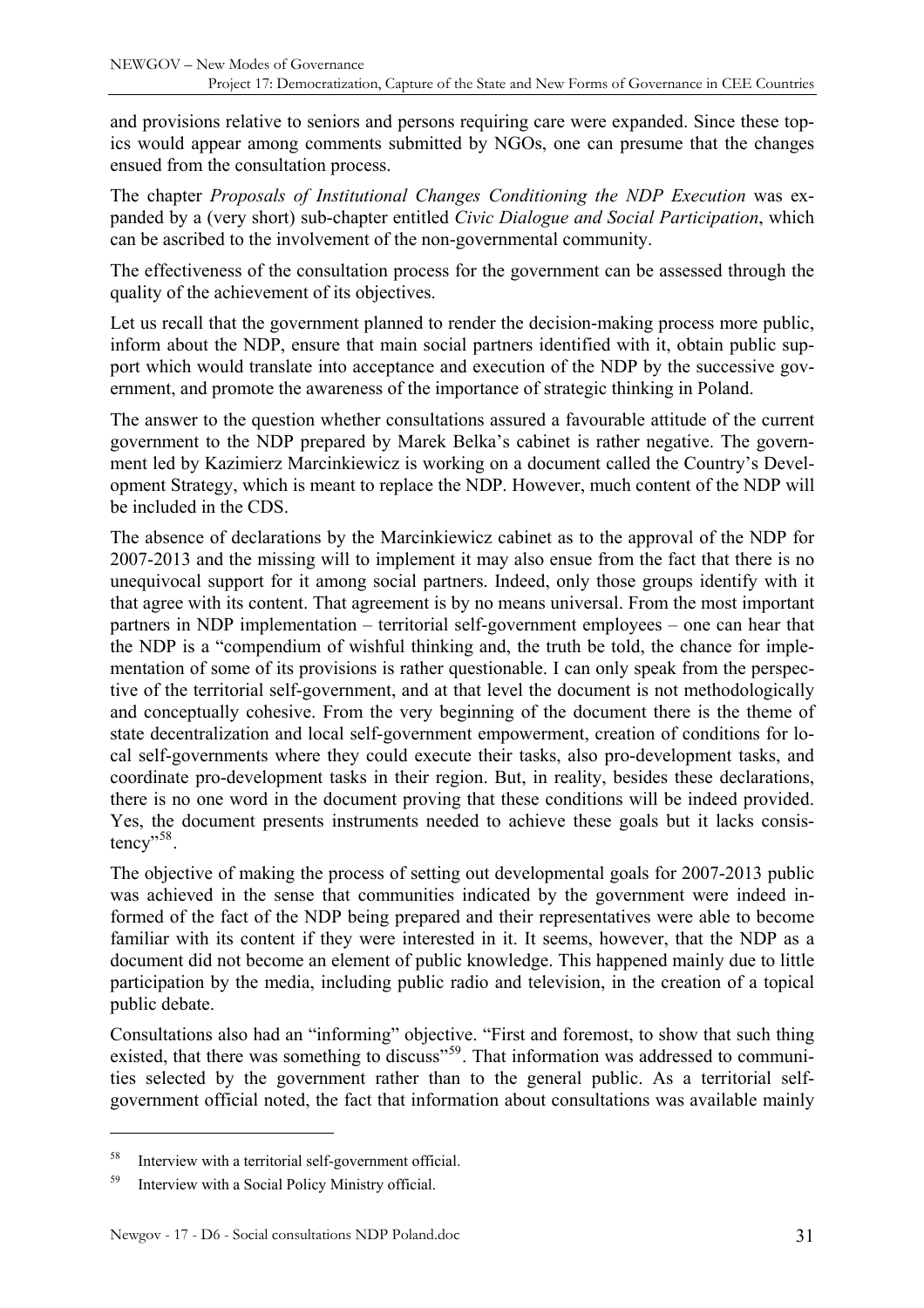on public administration websites proved that it was addressed to those who were already informed.

Social partners considered the consultations effective when their outcome was favourable to the goals they had set for them. Organizations which cared for specific provisions to be included in the NDP gave good marks to the consultations when their voice was taken into account.

However, there were groups that had found the consultations effective even though their goal therein was not to submit opinions about the content of the NDP but to raise the importance of the sector they represented. That was the case of NGOs whose representatives admitted that "as a result of the consultations, NGOs have gotten empowerment, but will that be significant to the NDP? It will certainly be important to the NGO sector". Another objective of the NGO community was to prepare local organizations for using EU assistance funds by raising their interest in the topic. NDP consultations were treated as a good opportunity to do that: "The educational value of the consultations was particularly important as it turned out that, for many organizations invited to participate in the consultations, this was unfortunately the first real contact with European matters as, until then, they have not thought of trying to get hold of European funds".